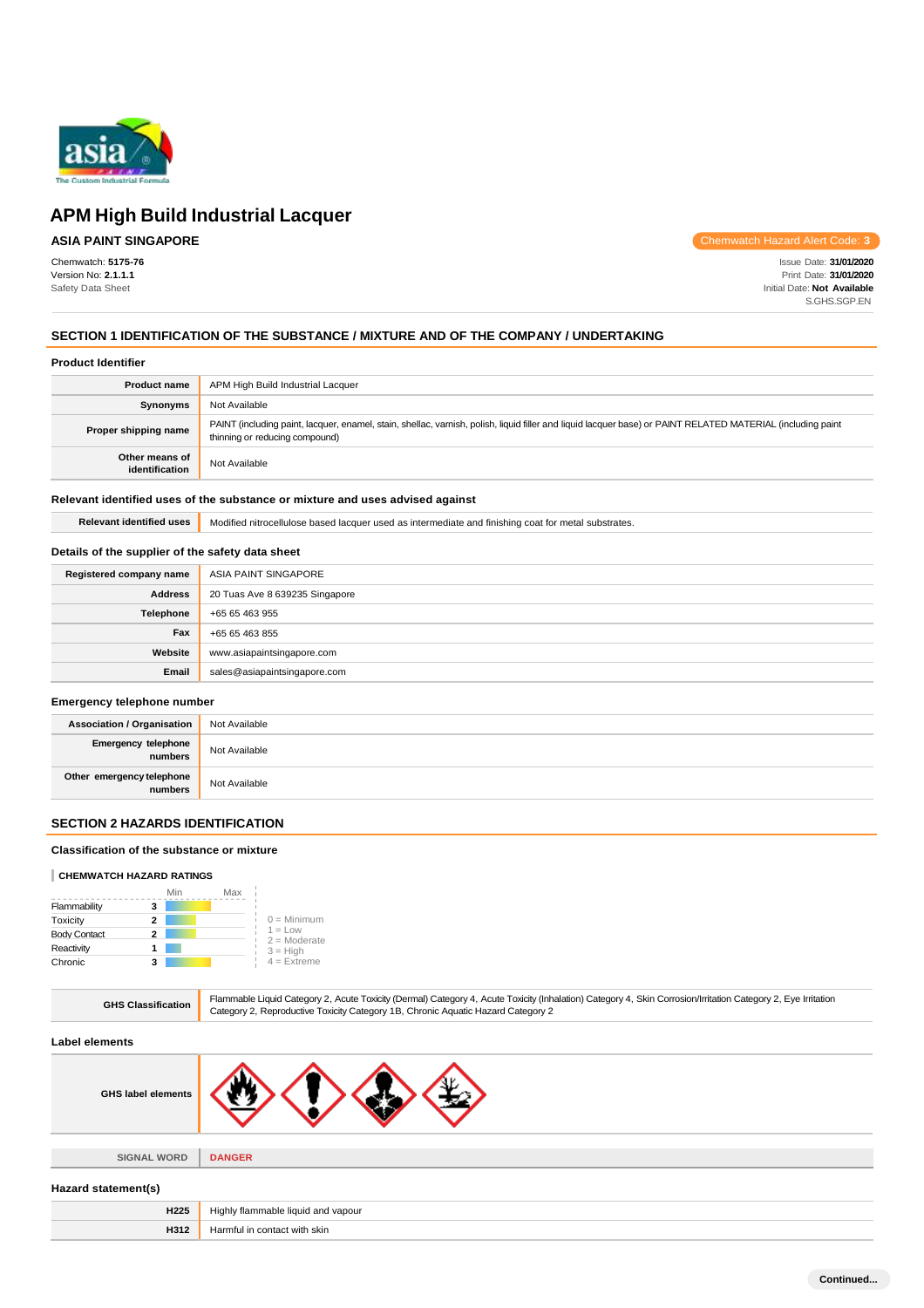| H332        | Harmful if inhaled                              |
|-------------|-------------------------------------------------|
| H315        | Causes skin irritation                          |
| H319        | Causes serious eye irritation                   |
| <b>H360</b> | May damage fertility or the unborn child        |
| <b>H411</b> | Toxic to aquatic life with long lasting effects |

#### **Precautionary statement(s) Prevention**

| P201 | Obtain special instructions before use.                                                        |
|------|------------------------------------------------------------------------------------------------|
| P210 | Keep away from heat, hot surfaces, sparks, open flames and other ignition sources. No smoking. |
| P233 | Keep container tightly closed.                                                                 |
| P271 | Use only outdoors or in a well-ventilated area.                                                |
| P280 | Wear protective gloves/protective clothing/eye protection/face protection.                     |
| P240 | Ground/bond container and receiving equipment.                                                 |
| P241 | Use explosion-proof electrical/ventilating/lighting/intrinsically safe equipment.              |
| P242 | Use only non-sparking tools.                                                                   |
| P243 | Take precautionary measures against static discharge.                                          |
| P261 | Avoid breathing dust/fume/gas/mist/vapours/spray.                                              |
| P273 | Avoid release to the environment.                                                              |

# **Precautionary statement(s) Response**

| P308+P313      | IF exposed or concerned: Get medical advice/attention.                                                                           |  |  |
|----------------|----------------------------------------------------------------------------------------------------------------------------------|--|--|
| P370+P378      | In case of fire: Use alcohol resistant foam or normal protein foam for extinction.                                               |  |  |
| P305+P351+P338 | IF IN EYES: Rinse cautiously with water for several minutes. Remove contact lenses, if present and easy to do. Continue rinsing. |  |  |
| P312           | Call a POISON CENTER/doctor/physician/first aider/if you feel unwell.                                                            |  |  |
| P337+P313      | If eye irritation persists: Get medical advice/attention.                                                                        |  |  |
| P391           | Collect spillage.                                                                                                                |  |  |
| P302+P352      | IF ON SKIN: Wash with plenty of water and soap                                                                                   |  |  |
| P303+P361+P353 | IF ON SKIN (or hair): Take off immediately all contaminated clothing. Rinse skin with water/shower.                              |  |  |
| P304+P340      | IF INHALED: Remove person to fresh air and keep comfortable for breathing.                                                       |  |  |
| P332+P313      | If skin irritation occurs: Get medical advice/attention.                                                                         |  |  |
| P362+P364      | Take off contaminated clothing and wash it before reuse.                                                                         |  |  |

### **Precautionary statement(s) Storage**

| P403+P235 | Store in a well-ventilated place. Keep cool. |  |
|-----------|----------------------------------------------|--|
| P405      | Store locked up.                             |  |

#### **Precautionary statement(s) Disposal**

**P501** Dispose of contents/container to authorised chemical landfill or if organic to high temperature incineration

### **SECTION 3 COMPOSITION / INFORMATION ON INGREDIENTS**

#### **Substances**

See section below for composition of Mixtures

### **Mixtures**

| <b>CAS No</b> | %[weight] | Name                                       |
|---------------|-----------|--------------------------------------------|
| 1330-20-7     | 10-30     | xylene                                     |
| 141-78-6      | - <5      | ethyl acetate                              |
| 123-86-4      | ≺5        | n-butyl acetate                            |
| 108-10-1      | ≺5        | methyl isobutyl ketone                     |
| 84-74-2       | ≺5        | dibutyl phthalate                          |
|               | balance   | Ingredients determined not to be hazardous |

# **SECTION 4 FIRST AID MEASURES**

# **Description of first aid measures**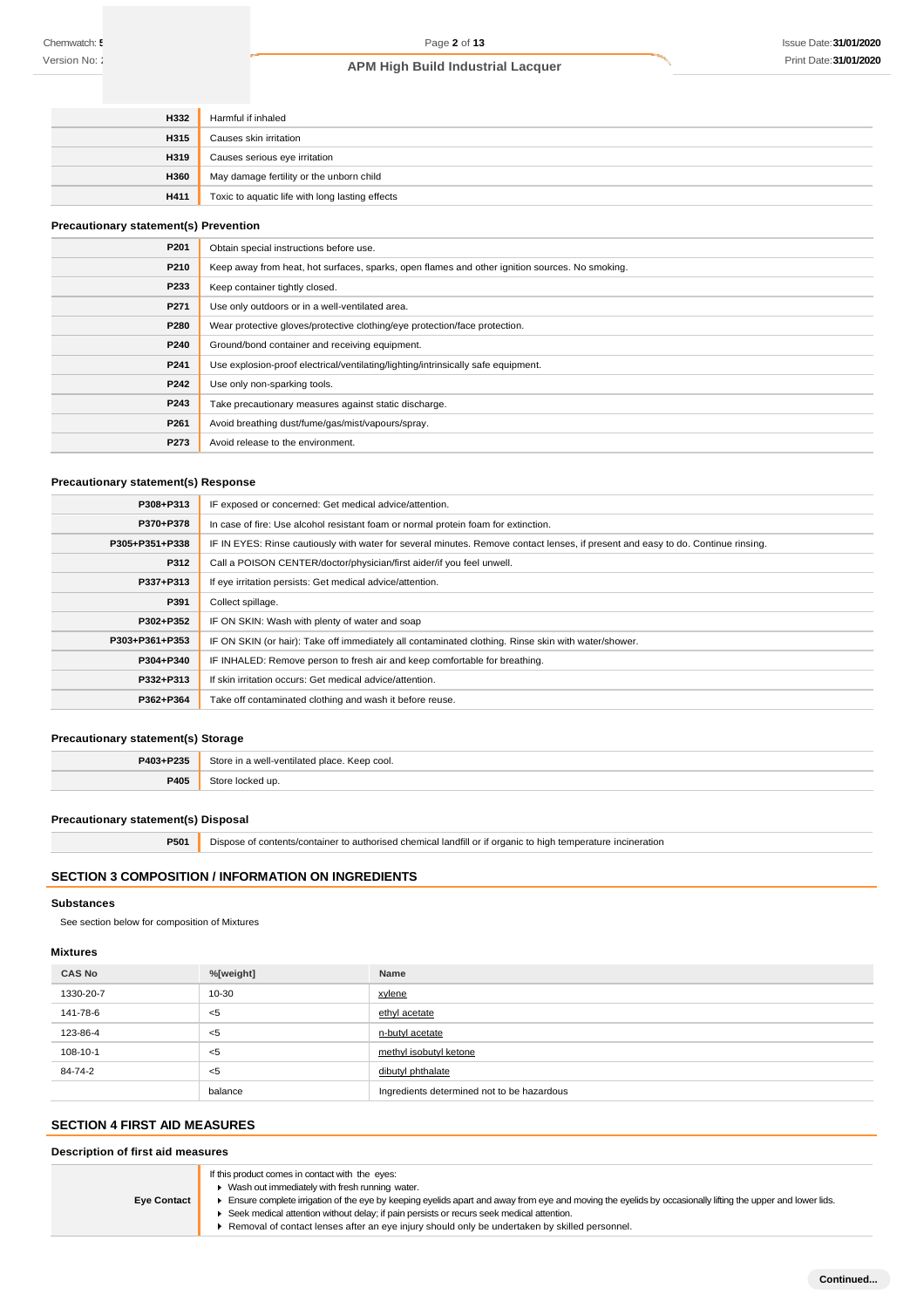| <b>Skin Contact</b> | If skin contact occurs:<br>Immediately remove all contaminated clothing, including footwear.                                                                                    |
|---------------------|---------------------------------------------------------------------------------------------------------------------------------------------------------------------------------|
|                     | Flush skin and hair with running water (and soap if available).                                                                                                                 |
|                     | Seek medical attention in event of irritation.                                                                                                                                  |
|                     | If furnes or combustion products are inhaled remove from contaminated area.                                                                                                     |
|                     | Lay patient down. Keep warm and rested.<br>Prostheses such as false teeth, which may block airway, should be removed, where possible, prior to initiating first aid procedures. |
| <b>Inhalation</b>   | Apply artificial respiration if not breathing, preferably with a demand valve resuscitator, bag-valve mask device, or pocket mask as trained. Perform CPR if                    |
|                     | necessary.                                                                                                                                                                      |
|                     | Transport to hospital, or doctor.                                                                                                                                               |
|                     | If swallowed do <b>NOT</b> induce vomiting.                                                                                                                                     |
|                     | If vomiting occurs, lean patient forward or place on left side (head-down position, if possible) to maintain open airway and prevent aspiration.                                |
|                     | Observe the patient carefully.                                                                                                                                                  |
|                     | Never give liquid to a person showing signs of being sleepy or with reduced awareness; i.e. becoming unconscious.                                                               |
| Ingestion           | Give water to rinse out mouth, then provide liquid slowly and as much as casualty can comfortably drink.                                                                        |
|                     | Seek medical advice.                                                                                                                                                            |
|                     | Avoid giving milk or oils.                                                                                                                                                      |
|                     | Avoid giving alcohol.                                                                                                                                                           |
|                     | If spontaneous vomiting appears imminent or occurs, hold patient's head down, lower than their hips to help avoid possible aspiration of vomitus.                               |

#### **Indication of any immediate medical attention and special treatment needed**

Any material aspirated during vomiting may produce lung injury. Therefore emesis should not be induced mechanically or pharmacologically. Mechanical means should be used if it is considered necessary to evacuate the stomach contents; these include gastric lavage after endotracheal intubation. If spontaneous vomiting has occurred after ingestion, the patient should be monitored for difficult breathing, as adverse effects of aspiration into the lungs may be delayed up to 48 hours.

For acute or short term repeated exposures to ethylene glycol:

- Early treatment of ingestion is important. Ensure emesis is satisfactory.
- **F** Test and correct for metabolic acidosis and hypocalcaemia.
- Apply sustained diuresis when possible with hypertonic mannitol.
- Evaluate renal status and begin haemodialysis if indicated. [I.L.O]
- Rapid absorption is an indication that emesis or lavage is effective only in the first few hours. Cathartics and charcoal are generally not effective.
- Correct acidosis, fluid/electrolyte balance and respiratory depression in the usual manner. Systemic acidosis (below 7.2) can be treated with intravenous sodium bicarbonate solution.
- Ethanol therapy prolongs the half-life of ethylene glycol and reduces the formation of toxic metabolites.
- Pyridoxine and thiamine are cofactors for ethylene glycol metabolism and should be given (50 to 100 mg respectively) intramuscularly, four times per day for 2 days.
- Magnesium is also a cofactor and should be replenished. The status of 4-methylpyrazole, in the treatment regime, is still uncertain. For clearance of the material and its metabolites, haemodialysis is much superior to peritoneal dialysis.

#### [Ellenhorn and Barceloux: Medical Toxicology]

It has been suggested that there is a need for establishing a new biological exposure limit before a workshift that is clearly below 100 mmol ethoxy-acetic acids per mole creatinine in morning urine of people occupationally exposed to ethylene glycol ethers. This arises from the finding that an increase in urinary stones may be associated with such exposures. *Laitinen J., et al: Occupational & Environmental Medicine 1996; 53, 595-600*

For acute or short term repeated exposures to xylene:

- Gastro-intestinal absorption is significant with ingestions. For ingestions exceeding 1-2 ml (xylene)/kg, intubation and lavage with cuffed endotracheal tube is recommended. The use of charcoal and cathartics is equivocal.
- Pulmonary absorption is rapid with about 60-65% retained at rest.
- Primary threat to life from ingestion and/or inhalation, is respiratory failure.
- Patients should be quickly evaluated for signs of respiratory distress (e.g. cyanosis, tachypnoea, intercostal retraction, obtundation) and given oxygen. Patients with inadequate tidal volumes or poor arterial blood gases (pO2 < 50 mm Hg or pCO2 > 50 mm Hg) should be intubated.
- ▶ Arrhythmias complicate some hydrocarbon ingestion and/or inhalation and electrocardiographic evidence of myocardial injury has been reported; intravenous lines and cardiac monitors should be established in obviously symptomatic patients. The lungs excrete inhaled solvents, so that hyperventilation improves clearance.
- A chest x-ray should be taken immediately after stabilisation of breathing and circulation to document aspiration and detect the presence of pneumothorax.
- Epinephrine (adrenalin) is not recommended for treatment of bronchospasm because of potential myocardial sensitisation to catecholamines. Inhaled cardioselective bronchodilators (e.g. Alupent, Salbutamol) are the preferred agents, with aminophylline a second choice.

BIOLOGICAL EXPOSURE INDEX - BEI

These represent the determinants observed in specimens collected from a healthy worker exposed at the Exposure Standard (ES or TLV):

| Determinant                    | Index                | Sampling Time       | Comments |
|--------------------------------|----------------------|---------------------|----------|
| Methylhippu-ric acids in urine | 1.5 gm/gm creatinine | End of shift        |          |
|                                | 2 mg/min             | Last 4 hrs of shift |          |

#### **SECTION 5 FIREFIGHTING MEASURES**

#### **Extinguishing media**

|                                                                               | Foam.<br>▶ Dry chemical powder.<br>$\triangleright$ BCF (where regulations permit).<br>Carbon dioxide.<br>▶ Water spray or fog - Large fires only. |
|-------------------------------------------------------------------------------|----------------------------------------------------------------------------------------------------------------------------------------------------|
| Special hazards arising from the substrate or mixture<br>Fire Incompatibility | ▶ Avoid contamination with oxidising agents i.e. nitrates, oxidising acids, chlorine bleaches, pool chlorine etc. as ignition may result           |

#### **Advice for firefighters**

| unice in illelidillelə |                                                                                                                                                                                                                                                                                                                                                                                                                                                                                                                                                                                                                                                            |
|------------------------|------------------------------------------------------------------------------------------------------------------------------------------------------------------------------------------------------------------------------------------------------------------------------------------------------------------------------------------------------------------------------------------------------------------------------------------------------------------------------------------------------------------------------------------------------------------------------------------------------------------------------------------------------------|
| <b>Fire Fighting</b>   | Alert Fire Brigade and tell them location and nature of hazard.<br>• May be violently or explosively reactive.<br>► Wear breathing apparatus plus protective gloves in the event of a fire.<br>• Prevent, by any means available, spillage from entering drains or water course.<br>• Consider evacuation (or protect in place).<br>Fight fire from a safe distance, with adequate cover.<br>If safe, switch off electrical equipment until vapour fire hazard removed.<br>► Use water delivered as a fine spray to control the fire and cool adjacent area.<br>Avoid spraying water onto liquid pools.<br>Do not approach containers suspected to be hot. |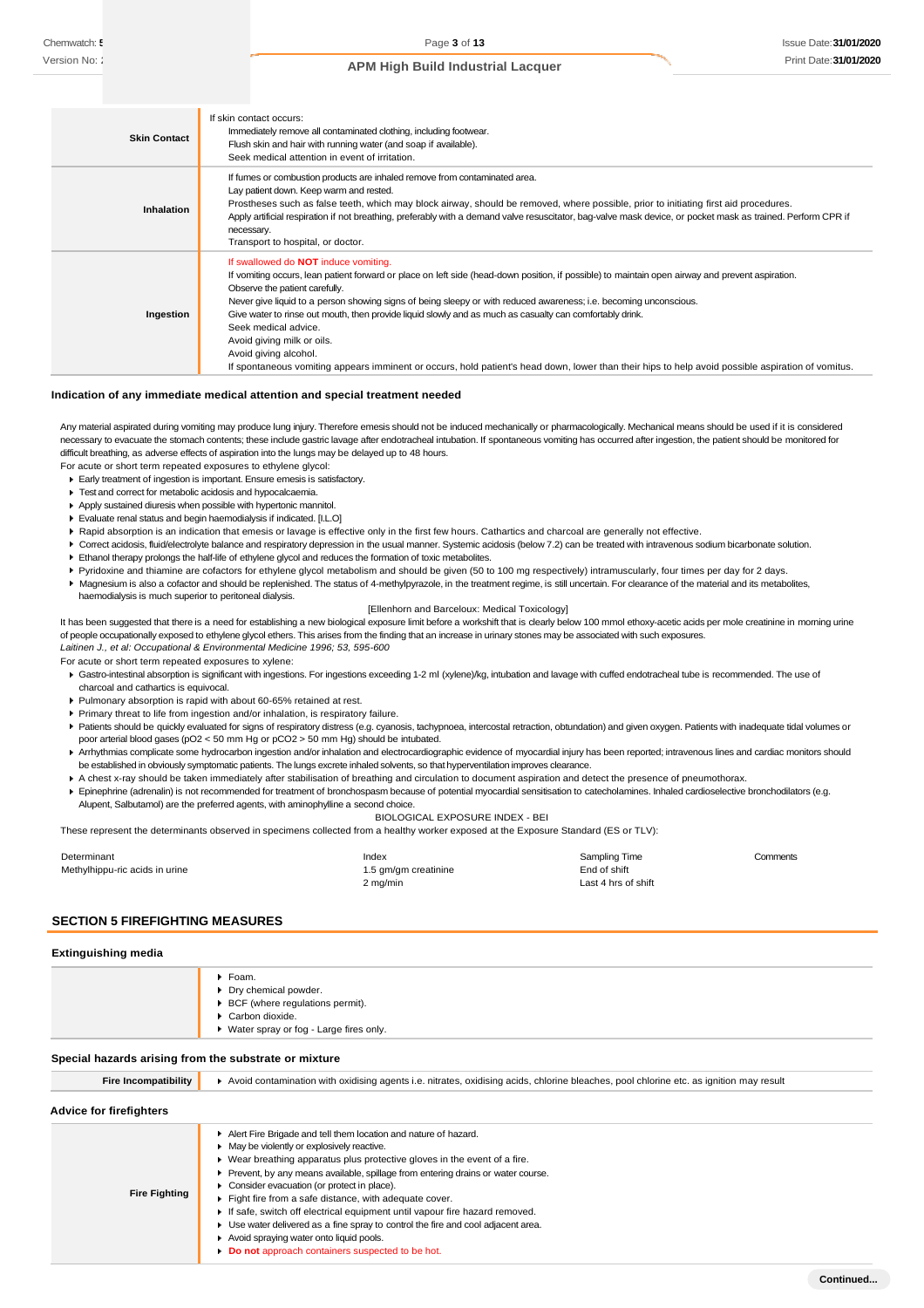|                              | Cool fire exposed containers with water spray from a protected location.<br>If safe to do so, remove containers from path of fire.                                                                                                                                                                                                                                                                                                                            |
|------------------------------|---------------------------------------------------------------------------------------------------------------------------------------------------------------------------------------------------------------------------------------------------------------------------------------------------------------------------------------------------------------------------------------------------------------------------------------------------------------|
| <b>Fire/Explosion Hazard</b> | Liquid and vapour are highly flammable.<br>Severe fire hazard when exposed to heat, flame and/or oxidisers.<br>Vapour may travel a considerable distance to source of ignition.<br>Heating may cause expansion or decomposition leading to violent rupture of containers.<br>On combustion, may emit toxic fumes of carbon monoxide (CO).<br>Combustion products include,: carbon dioxide (CO2), other pyrolysis products typical of burning organic material |

#### **SECTION 6 ACCIDENTAL RELEASE MEASURES**

### **Personal precautions, protective equipment and emergency procedures**

| <b>Minor Spills</b> | Environmental hazard - contain spillage.<br>Remove all ignition sources.<br>Clean up all spills immediately.<br>Avoid breathing vapours and contact with skin and eyes.<br>Control personal contact with the substance, by using protective equipment.<br>Contain and absorb small quantities with vermiculite or other absorbent material.<br>Wipe up.<br>Collect residues in a flammable waste container.                                                                                                                                                                                                                                                                                                                                                                                                                                                                                                                                                                                                        |
|---------------------|--------------------------------------------------------------------------------------------------------------------------------------------------------------------------------------------------------------------------------------------------------------------------------------------------------------------------------------------------------------------------------------------------------------------------------------------------------------------------------------------------------------------------------------------------------------------------------------------------------------------------------------------------------------------------------------------------------------------------------------------------------------------------------------------------------------------------------------------------------------------------------------------------------------------------------------------------------------------------------------------------------------------|
| <b>Major Spills</b> | Environmental hazard - contain spillage.<br>Clear area of personnel and move upwind.<br>Alert Fire Brigade and tell them location and nature of hazard.<br>May be violently or explosively reactive.<br>Wear breathing apparatus plus protective gloves.<br>Prevent, by any means available, spillage from entering drains or water course.<br>Consider evacuation (or protect in place).<br>No smoking, naked lights or ignition sources.<br>Increase ventilation.<br>Stop leak if safe to do so.<br>Water spray or fog may be used to disperse /absorb vapour.<br>Contain spill with sand, earth or vermiculite.<br>Use only spark-free shovels and explosion proof equipment.<br>Collect recoverable product into labelled containers for recycling.<br>Absorb remaining product with sand, earth or vermiculite.<br>Collect solid residues and seal in labelled drums for disposal.<br>Wash area and prevent runoff into drains.<br>If contamination of drains or waterways occurs, advise emergency services. |
|                     | Personal Protective Equipment advice is contained in Section 8 of the SDS.                                                                                                                                                                                                                                                                                                                                                                                                                                                                                                                                                                                                                                                                                                                                                                                                                                                                                                                                         |

### **SECTION 7 HANDLING AND STORAGE**

| Precautions for safe handling |                                                                                                                                                                                                                                                                                                                                                                                                                                                                                                                                                                                                                                                                                                                                                                                                                                                                                                                                                                                                                                                                                                                                                                                                                                                                                                                                               |
|-------------------------------|-----------------------------------------------------------------------------------------------------------------------------------------------------------------------------------------------------------------------------------------------------------------------------------------------------------------------------------------------------------------------------------------------------------------------------------------------------------------------------------------------------------------------------------------------------------------------------------------------------------------------------------------------------------------------------------------------------------------------------------------------------------------------------------------------------------------------------------------------------------------------------------------------------------------------------------------------------------------------------------------------------------------------------------------------------------------------------------------------------------------------------------------------------------------------------------------------------------------------------------------------------------------------------------------------------------------------------------------------|
| Safe handling                 | Containers, even those that have been emptied, may contain explosive vapours.<br>Do NOT cut, drill, grind, weld or perform similar operations on or near containers.<br>DO NOT allow clothing wet with material to stay in contact with skin<br>Avoid all personal contact, including inhalation.<br>Wear protective clothing when risk of exposure occurs.<br>Use in a well-ventilated area.<br>Prevent concentration in hollows and sumps.<br>DO NOT enter confined spaces until atmosphere has been checked.<br>Avoid smoking, naked lights, heat or ignition sources.<br>When handling, DO NOT eat, drink or smoke.<br>Vapour may ignite on pumping or pouring due to static electricity.<br><b>DO NOT</b> use plastic buckets.<br>Earth and secure metal containers when dispensing or pouring product.<br>Use spark-free tools when handling.<br>Avoid contact with incompatible materials.<br>Keep containers securely sealed.<br>Avoid physical damage to containers.<br>Always wash hands with soap and water after handling.<br>Work clothes should be laundered separately.<br>Use good occupational work practice.<br>Observe manufacturer's storage and handling recommendations contained within this MSDS.<br>Atmosphere should be regularly checked against established exposure standards to ensure safe working conditions. |
| Other information             | Store in original containers in approved flame-proof area.<br>No smoking, naked lights, heat or ignition sources.<br>DO NOT store in pits, depressions, basements or areas where vapours may be trapped.<br>Keep containers securely sealed.<br>Store away from incompatible materials in a cool, dry well ventilated area.<br>Protect containers against physical damage and check regularly for leaks.<br>Observe manufacturer's storage and handling recommendations contained within this MSDS.                                                                                                                                                                                                                                                                                                                                                                                                                                                                                                                                                                                                                                                                                                                                                                                                                                           |

### **Conditions for safe storage, including any incompatibilities**

| Suitable container | ▶ Packing as supplied by manufacturer.<br>• Plastic containers may only be used if approved for flammable liquid.<br>• Check that containers are clearly labelled and free from leaks.<br>For low viscosity materials (i): Drums and jerry cans must be of the non-removable head type. (ii): Where a can is to be used as an inner package, the can<br>must have a screwed enclosure.<br>For materials with a viscosity of at least 2680 cSt. (23 deg. C) |
|--------------------|------------------------------------------------------------------------------------------------------------------------------------------------------------------------------------------------------------------------------------------------------------------------------------------------------------------------------------------------------------------------------------------------------------------------------------------------------------|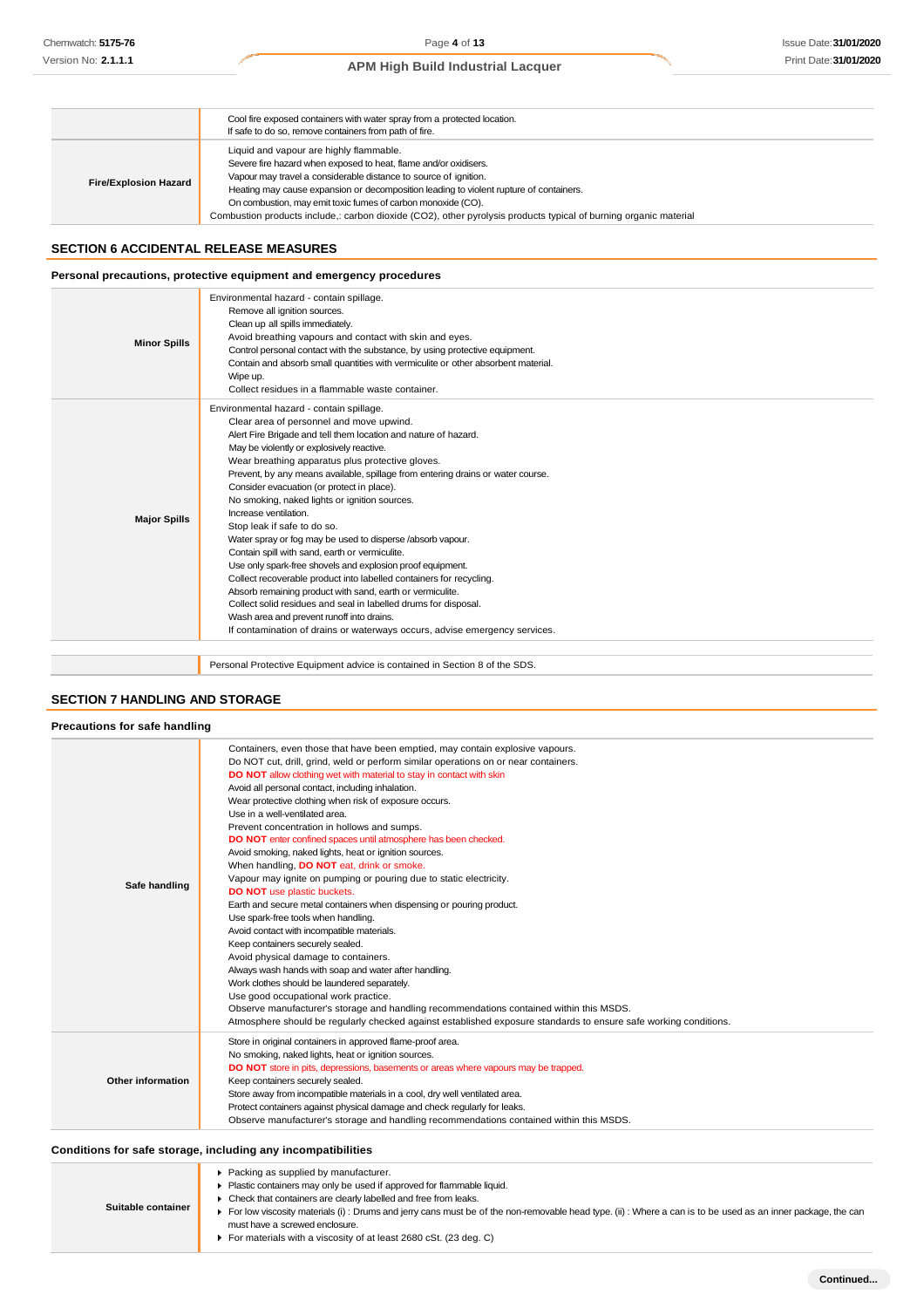|                         | For manufactured product having a viscosity of at least 250 cSt. (23 deg. C)<br>Manufactured product that requires stirring before use and having a viscosity of at least 20 cSt (25 deg. C): (i) Removable head packaging; (ii) Cans with<br>friction closures and (iii) low pressure tubes and cartridges may be used.<br>Where combination packages are used, and the inner packages are of glass, there must be sufficient inert cushioning material in contact with inner and outer<br>packages<br>In addition, where inner packagings are glass and contain liquids of packing group I there must be sufficient inert absorbent to absorb any spillage, unless<br>the outer packaging is a close fitting moulded plastic box and the substances are not incompatible with the plastic.                                                                                                                                                                                                                                                                                                                                                                                                                                                                                                                                                                                                                                                                                                                                                                                                                                                                                                                                                                                                                                                                                                                                                                                                                                                                                                                                                                                                                                                                                                                        |
|-------------------------|---------------------------------------------------------------------------------------------------------------------------------------------------------------------------------------------------------------------------------------------------------------------------------------------------------------------------------------------------------------------------------------------------------------------------------------------------------------------------------------------------------------------------------------------------------------------------------------------------------------------------------------------------------------------------------------------------------------------------------------------------------------------------------------------------------------------------------------------------------------------------------------------------------------------------------------------------------------------------------------------------------------------------------------------------------------------------------------------------------------------------------------------------------------------------------------------------------------------------------------------------------------------------------------------------------------------------------------------------------------------------------------------------------------------------------------------------------------------------------------------------------------------------------------------------------------------------------------------------------------------------------------------------------------------------------------------------------------------------------------------------------------------------------------------------------------------------------------------------------------------------------------------------------------------------------------------------------------------------------------------------------------------------------------------------------------------------------------------------------------------------------------------------------------------------------------------------------------------------------------------------------------------------------------------------------------------|
| Storage incompatibility | Xylenes:<br>may ignite or explode in contact with strong oxidisers, 1,3-dichloro-5,5-dimethylhydantoin, uranium fluoride<br>attack some plastics, rubber and coatings<br>may generate electrostatic charges on flow or agitation due to low conductivity.<br>Phthalates:<br>react with strong acids, strong oxidisers, permanganates and nitrates<br>attack some form of plastics<br>Vigorous reactions, sometimes amounting to explosions, can result from the contact between aromatic rings and strong oxidising agents.<br>Aromatics can react exothermically with bases and with diazo compounds.<br>For alkyl aromatics:<br>The alkyl side chain of aromatic rings can undergo oxidation by several mechanisms. The most common and dominant one is the attack by oxidation at benzylic<br>carbon as the intermediate formed is stabilised by resonance structure of the ring.<br>Following reaction with oxygen and under the influence of sunlight, a hydroperoxide at the alpha-position to the aromatic ring, is the primary oxidation product<br>formed (provided a hydrogen atom is initially available at this position) - this product is often short-lived but may be stable dependent on the nature of the<br>aromatic substitution; a secondary C-H bond is more easily attacked than a primary C-H bond whilst a tertiary C-H bond is even more susceptible to attack<br>by oxygen<br>Monoalkylbenzenes may subsequently form monocarboxylic acids; alkyl naphthalenes mainly produce the corresponding naphthalene carboxylic acids.<br>Oxidation in the presence of transition metal salts not only accelerates but also selectively decomposes the hydroperoxides.<br>Hock-rearrangement by the influence of strong acids converts the hydroperoxides to hemiacetals. Peresters formed from the hydroperoxides undergo<br>Criegee rearrangement easily.<br>Alkali metals accelerate the oxidation while CO2 as co-oxidant enhances the selectivity.<br>Microwave conditions give improved yields of the oxidation products.<br>Photo-oxidation products may occur following reaction with hydroxyl radicals and NOx - these may be components of photochemical smogs.<br>Oxidation of Alkylaromatics: T.S.S Rao and Shubhra Awasthi: E-Journal of Chemistry Vol 4, No. 1, pp 1-13 January 2007 |

#### **SECTION 8 EXPOSURE CONTROLS / PERSONAL PROTECTION**

### **Control parameters**

#### **OCCUPATIONAL EXPOSURE LIMITS (OEL)**

# **INGREDIENT DATA**

| Source                                                                        | Ingredient             | <b>Material name</b>            | <b>TWA</b>           | <b>STEL</b>         | Peak          | <b>Notes</b>  |  |
|-------------------------------------------------------------------------------|------------------------|---------------------------------|----------------------|---------------------|---------------|---------------|--|
| Singapore Permissible<br><b>Exposure Limits of Toxic</b><br><b>Substances</b> | xylene                 | Xylene                          | 434 mg/m3 / 100 ppm  | 150 mg/m3 / 651 ppm | Not Available | Not Available |  |
| Singapore Permissible<br><b>Exposure Limits of Toxic</b><br><b>Substances</b> | ethyl acetate          | Ethyl acetate                   | 1440 mg/m3 / 400 ppm | Not Available       | Not Available | Not Available |  |
| Singapore Permissible<br><b>Exposure Limits of Toxic</b><br><b>Substances</b> | n-butyl acetate        | n-Butyl acetate                 | 713 mg/m3 / 150 ppm  | 200 mg/m3 / 950 ppm | Not Available | Not Available |  |
| Singapore Permissible<br><b>Exposure Limits of Toxic</b><br>Substances        | methyl isobutyl ketone | Methyl isobutyl ketone (Hexone) | 205 mg/m3 / 50 ppm   | 75 mg/m3 / 307 ppm  | Not Available | Not Available |  |
| Singapore Permissible<br><b>Exposure Limits of Toxic</b><br><b>Substances</b> | dibutyl phthalate      | Dibutyl phthalate               | $5 \text{ mg/m}$ 3   | Not Available       | Not Available | Not Available |  |

#### **EMERGENCY LIMITS**

| Ingredient             | TEEL-1<br><b>Material name</b>             |               |                     | TEEL-2        | TEEL-3        |
|------------------------|--------------------------------------------|---------------|---------------------|---------------|---------------|
| xylene                 | Xylenes                                    | Not Available |                     | Not Available | Not Available |
| ethyl acetate          | Ethyl acetate                              | 400 ppm       |                     | 400 ppm       | 10000 ppm     |
| n-butyl acetate        | Butyl acetate, n-                          | Not Available |                     | Not Available | Not Available |
| methyl isobutyl ketone | Methyl isobutyl ketone; (Hexone)<br>75 ppm |               |                     | 75 ppm        | 3000 ppm      |
| dibutyl phthalate      | Dibutyl phthalate<br>$15 \text{ mg/m}$     |               | $31 \text{ mg/m}$   | 9300 mg/m3    |               |
|                        |                                            |               |                     |               |               |
| Ingredient             | <b>Original IDLH</b>                       |               | <b>Revised IDLH</b> |               |               |
| xylene                 | 1,000 ppm                                  |               | 900 ppm             |               |               |
| ethyl acetate          | 10,000 ppm                                 |               | 2,000 [LEL] ppm     |               |               |
| n-butyl acetate        | 10,000 ppm                                 |               | 1,700 [LEL] ppm     |               |               |
| methyl isobutyl ketone | 3,000 ppm                                  |               | 500 ppm             |               |               |
| dibutyl phthalate      | $9,300 \,\mathrm{mg/m}$                    |               | 4,000 mg/m3         |               |               |

#### **Exposure controls**

| Appropriate engineering |  |
|-------------------------|--|
| controls                |  |

Engineering controls are used to remove a hazard or place a barrier between the worker and the hazard. Well-designed engineering controls can be highly effective in protecting workers and will typically be independent of worker interactions to provide this high level of protection. The basic types of engineering controls are:

Process controls which involve changing the way a job activity or process is done to reduce the risk.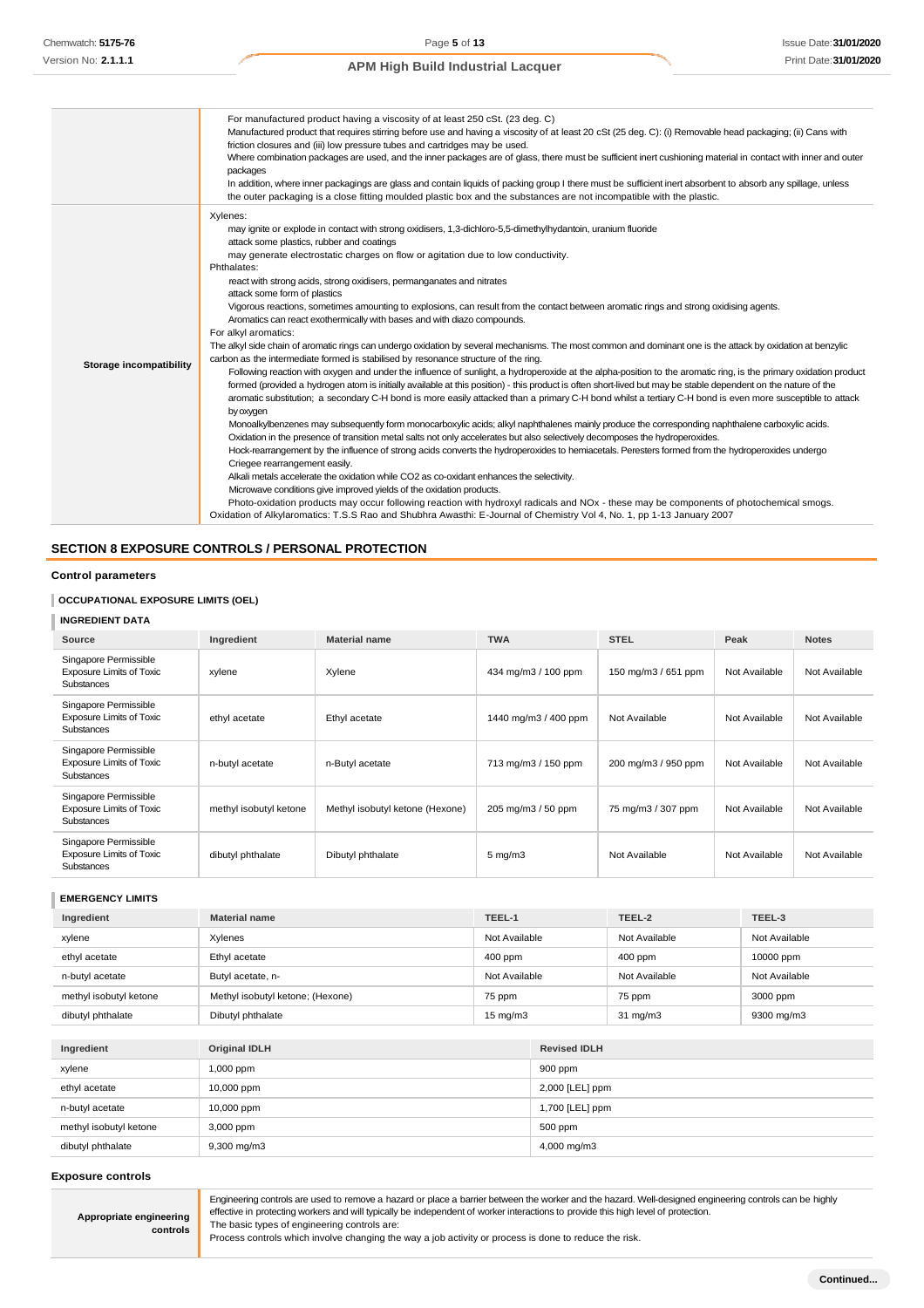|                              | Enclosure and/or isolation of emission source which keeps a selected hazard "physically" away from the worker and ventilation that strategically "adds" and<br>"removes" air in the work environment. Ventilation can remove or dilute an air contaminant if designed properly. The design of a ventilation system must match<br>the particular process and chemical or contaminant in use.<br>Employers may need to use multiple types of controls to prevent employee overexposure.                                                                                                                                                                                                                                                                                                                                                                                                                                                                                                                                                                                                                                                                                                                                                                                                                                                                                                                                                           |                                  |                                            |
|------------------------------|-------------------------------------------------------------------------------------------------------------------------------------------------------------------------------------------------------------------------------------------------------------------------------------------------------------------------------------------------------------------------------------------------------------------------------------------------------------------------------------------------------------------------------------------------------------------------------------------------------------------------------------------------------------------------------------------------------------------------------------------------------------------------------------------------------------------------------------------------------------------------------------------------------------------------------------------------------------------------------------------------------------------------------------------------------------------------------------------------------------------------------------------------------------------------------------------------------------------------------------------------------------------------------------------------------------------------------------------------------------------------------------------------------------------------------------------------|----------------------------------|--------------------------------------------|
|                              | For flammable liquids and flammable gases, local exhaust ventilation or a process enclosure ventilation system may be required. Ventilation equipment should<br>be explosion-resistant.<br>Air contaminants generated in the workplace possess varying "escape" velocities which, in turn, determine the "capture velocities" of fresh circulating air                                                                                                                                                                                                                                                                                                                                                                                                                                                                                                                                                                                                                                                                                                                                                                                                                                                                                                                                                                                                                                                                                          |                                  |                                            |
|                              | required to effectively remove the contaminant.                                                                                                                                                                                                                                                                                                                                                                                                                                                                                                                                                                                                                                                                                                                                                                                                                                                                                                                                                                                                                                                                                                                                                                                                                                                                                                                                                                                                 |                                  |                                            |
|                              | Type of Contaminant:                                                                                                                                                                                                                                                                                                                                                                                                                                                                                                                                                                                                                                                                                                                                                                                                                                                                                                                                                                                                                                                                                                                                                                                                                                                                                                                                                                                                                            |                                  | Air Speed:                                 |
|                              | solvent, vapours, degreasing etc., evaporating from tank (in still air).                                                                                                                                                                                                                                                                                                                                                                                                                                                                                                                                                                                                                                                                                                                                                                                                                                                                                                                                                                                                                                                                                                                                                                                                                                                                                                                                                                        |                                  | $0.25 - 0.5$ m/s<br>$(50-100)$<br>f/min.)  |
|                              | $0.5-1$ m/s<br>aerosols, fumes from pouring operations, intermittent container filling, low speed conveyer transfers, welding, spray drift, plating acid fumes,<br>$(100 - 200)$<br>pickling (released at low velocity into zone of active generation)<br>$f/min.$ )                                                                                                                                                                                                                                                                                                                                                                                                                                                                                                                                                                                                                                                                                                                                                                                                                                                                                                                                                                                                                                                                                                                                                                            |                                  |                                            |
|                              | direct spray, spray painting in shallow booths, drum filling, conveyer loading, crusher dusts, gas discharge (active generation into zone of<br>rapid air motion)                                                                                                                                                                                                                                                                                                                                                                                                                                                                                                                                                                                                                                                                                                                                                                                                                                                                                                                                                                                                                                                                                                                                                                                                                                                                               |                                  | $1-2.5$ m/s<br>$(200 - 500)$<br>$f/min.$ ) |
|                              | Within each range the appropriate value depends on:                                                                                                                                                                                                                                                                                                                                                                                                                                                                                                                                                                                                                                                                                                                                                                                                                                                                                                                                                                                                                                                                                                                                                                                                                                                                                                                                                                                             |                                  |                                            |
|                              | Lower end of the range                                                                                                                                                                                                                                                                                                                                                                                                                                                                                                                                                                                                                                                                                                                                                                                                                                                                                                                                                                                                                                                                                                                                                                                                                                                                                                                                                                                                                          | Upper end of the range           |                                            |
|                              | 1: Room air currents minimal or favourable to capture                                                                                                                                                                                                                                                                                                                                                                                                                                                                                                                                                                                                                                                                                                                                                                                                                                                                                                                                                                                                                                                                                                                                                                                                                                                                                                                                                                                           | 1: Disturbing room air currents  |                                            |
|                              | 2: Contaminants of low toxicity or of nuisance value only.                                                                                                                                                                                                                                                                                                                                                                                                                                                                                                                                                                                                                                                                                                                                                                                                                                                                                                                                                                                                                                                                                                                                                                                                                                                                                                                                                                                      | 2: Contaminants of high toxicity |                                            |
|                              | 3: Intermittent, low production.                                                                                                                                                                                                                                                                                                                                                                                                                                                                                                                                                                                                                                                                                                                                                                                                                                                                                                                                                                                                                                                                                                                                                                                                                                                                                                                                                                                                                | 3: High production, heavy use    |                                            |
|                              | 4: Large hood or large air mass in motion                                                                                                                                                                                                                                                                                                                                                                                                                                                                                                                                                                                                                                                                                                                                                                                                                                                                                                                                                                                                                                                                                                                                                                                                                                                                                                                                                                                                       | 4: Small hood-local control only |                                            |
|                              | Simple theory shows that air velocity falls rapidly with distance away from the opening of a simple extraction pipe. Velocity generally decreases with the square<br>of distance from the extraction point (in simple cases). Therefore the air speed at the extraction point should be adjusted, accordingly, after reference to<br>distance from the contaminating source. The air velocity at the extraction fan, for example, should be a minimum of 1-2 m/s (200-400 f/min.) for extraction of<br>solvents generated in a tank 2 meters distant from the extraction point. Other mechanical considerations, producing performance deficits within the extraction<br>apparatus, make it essential that theoretical air velocities are multiplied by factors of 10 or more when extraction systems are installed or used.                                                                                                                                                                                                                                                                                                                                                                                                                                                                                                                                                                                                                    |                                  |                                            |
| <b>Personal protection</b>   |                                                                                                                                                                                                                                                                                                                                                                                                                                                                                                                                                                                                                                                                                                                                                                                                                                                                                                                                                                                                                                                                                                                                                                                                                                                                                                                                                                                                                                                 |                                  |                                            |
| Eye and face protection      | Safety glasses with side shields.<br>Chemical goggles.<br>▶ Contact lenses may pose a special hazard; soft contact lenses may absorb and concentrate irritants. A written policy document, describing the wearing of<br>lenses or restrictions on use, should be created for each workplace or task. This should include a review of lens absorption and adsorption for the class of<br>chemicals in use and an account of injury experience. Medical and first-aid personnel should be trained in their removal and suitable equipment should be<br>readily available. In the event of chemical exposure, begin eye irrigation immediately and remove contact lens as soon as practicable. Lens should be removed<br>at the first signs of eye redness or irritation - lens should be removed in a clean environment only after workers have washed hands thoroughly. [CDC NIOSH<br>Current Intelligence Bulletin 59], [AS/NZS 1336 or national equivalent]                                                                                                                                                                                                                                                                                                                                                                                                                                                                                    |                                  |                                            |
| <b>Skin protection</b>       | See Hand protection below                                                                                                                                                                                                                                                                                                                                                                                                                                                                                                                                                                                                                                                                                                                                                                                                                                                                                                                                                                                                                                                                                                                                                                                                                                                                                                                                                                                                                       |                                  |                                            |
| <b>Hands/feet protection</b> | ▶ Wear chemical protective gloves, e.g. PVC.<br>▶ Wear safety footwear or safety gumboots, e.g. Rubber<br>The selection of suitable gloves does not only depend on the material, but also on further marks of quality which vary from manufacturer to manufacturer. Where<br>the chemical is a preparation of several substances, the resistance of the glove material can not be calculated in advance and has therefore to be checked prior<br>to the application.<br>The exact break through time for substances has to be obtained from the manufacturer of the protective gloves and has to be observed when making a final<br>choice.<br>Suitability and durability of glove type is dependent on usage. Important factors in the selection of gloves include:<br>Firequency and duration of contact,<br>• chemical resistance of glove material,<br>glove thickness and<br>$\blacktriangleright$ dexterity<br>Select gloves tested to a relevant standard (e.g. Europe EN 374, US F739, AS/NZS 2161.1 or national equivalent).<br>• When prolonged or frequently repeated contact may occur, a glove with a protection class of 5 or higher (breakthrough time greater than 240 minutes<br>according to EN 374, AS/NZS 2161.10.1 or national equivalent) is recommended.<br>▶ When only brief contact is expected, a glove with a protection class of 3 or higher (breakthrough time greater than 60 minutes according to EN 374, AS/NZS |                                  |                                            |
|                              | 2161.10.1 or national equivalent) is recommended.<br>► Some glove polymer types are less affected by movement and this should be taken into account when considering gloves for long-term use.<br>Contaminated gloves should be replaced.<br>Gloves must only be wom on clean hands. After using gloves, hands should be washed and dried thoroughly. Application of a non-perfumed moisturiser is<br>recommended.                                                                                                                                                                                                                                                                                                                                                                                                                                                                                                                                                                                                                                                                                                                                                                                                                                                                                                                                                                                                                              |                                  |                                            |
| <b>Body protection</b>       | See Other protection below                                                                                                                                                                                                                                                                                                                                                                                                                                                                                                                                                                                                                                                                                                                                                                                                                                                                                                                                                                                                                                                                                                                                                                                                                                                                                                                                                                                                                      |                                  |                                            |
| Other protection-            | • Overalls.<br>PVC Apron.<br>PVC protective suit may be required if exposure severe.<br>Eyewash unit.<br>Ensure there is ready access to a safety shower.<br>Some plastic personal protective equipment (PPE) (e.g. gloves, aprons, overshoes) are not recommended as they may produce static electricity.<br>For large scale or continuous use wear tight-weave non-static clothing (no metallic fasteners, cuffs or pockets).                                                                                                                                                                                                                                                                                                                                                                                                                                                                                                                                                                                                                                                                                                                                                                                                                                                                                                                                                                                                                 |                                  |                                            |
|                              | Non sparking safety or conductive footwear should be considered. Conductive footwear describes a boot or shoe with a sole made from a conductive compound                                                                                                                                                                                                                                                                                                                                                                                                                                                                                                                                                                                                                                                                                                                                                                                                                                                                                                                                                                                                                                                                                                                                                                                                                                                                                       |                                  |                                            |

chemically bound to the bottom components, for permanent control to electrically ground the foot an shall dissipate static electricity from the body to reduce the possibility of ignition of volatile compounds. Electrical resistance must range between 0 to 500,000 ohms. Conductive shoes should be stored in lockers close to the room in which they are worn. Personnel who have been issued conductive footwear should not wear them from their place of work to their homes and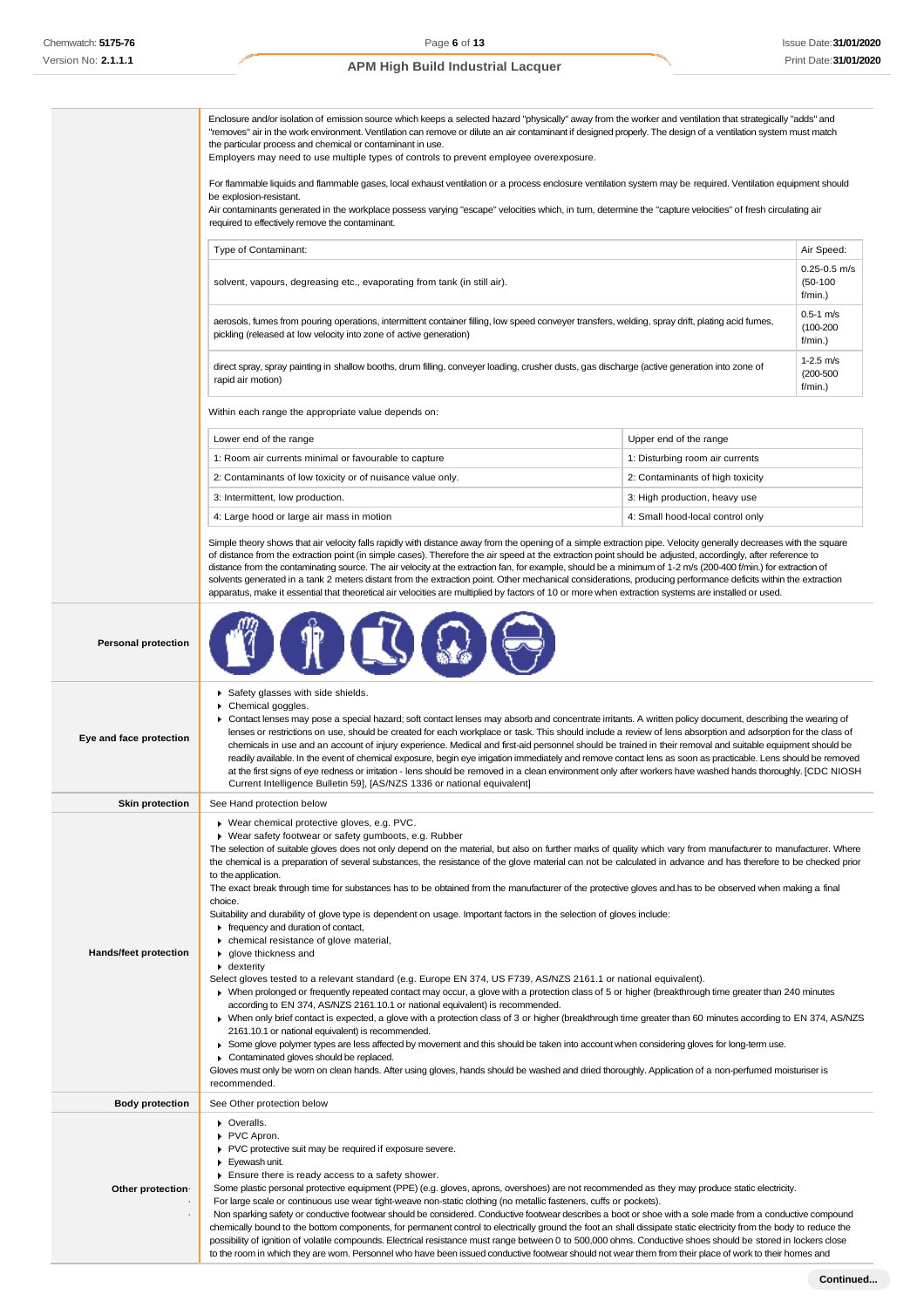Version No: 2

### **APM High Build Industrial Lacquer**

return **Thermal hazards** Not Available

#### **Recommended material(s)**

**GLOVE SELECTION INDEX**

Glove selection is based on a modified presentation of the:

*"***Forsberg Clothing Performance Index".**

The effect(s) of the following substance(s) are taken into account in the *computergenerated* selection:

APM High Build Industrial Lacquer

| ##ethyl<br>##n-butyl        | acetate<br>acetate<br>A |
|-----------------------------|-------------------------|
|                             |                         |
|                             |                         |
| PE/EVAL/PE                  |                         |
| <b>BUTYL</b>                | C                       |
| <b>BUTYL/NEOPRENE</b>       | C                       |
| <b>CPE</b>                  | Ċ                       |
| <b>HYPALON</b>              | C                       |
| NAT+NEOPR+NITRILE           | $\mathsf{C}$            |
| <b>NATURAL RUBBER</b>       | Ċ                       |
| NATURAL+NEOPRENE            | C                       |
| <b>NEOPRENE</b>             | $\mathsf{C}$            |
| NEOPRENE/NATURAL            | Ċ                       |
| <b>NITRILE</b>              | C                       |
| NITRILE+PVC                 | $\mathsf{C}$            |
| PE                          | Ċ                       |
| <b>PVA</b>                  | C                       |
| <b>PVC</b>                  | $\mathsf{C}$            |
| PVDC/PE/PVDC                | Ċ                       |
| SARANEX-23                  | C                       |
| SARANEX-23 2-PLY            | $\mathsf{C}$            |
| <b>TEFLON</b>               | Ċ                       |
| <b>VITON</b>                | C                       |
| VITON/BUTYL                 | C                       |
| VITON/CHLOROBUTYL           | $\mathsf{C}$            |
| ##ethylene glycol monobutyl | ether                   |
| ##methyl isobutyl           | ketone                  |
| ##dibutyl                   | phthalate               |

\* CPI - Chemwatch Performance Index

A: Best Selection

B: Satisfactory; may degrade after 4 hours continuous immersion

C: Poor to Dangerous Choice for other than short term immersion

**NOTE**: As a series of factors will influence the actual performance of the glove, a final

selection must be based on detailed observation. -

\* Where the glove is to be used on a short term, casual or infrequent basis, factors such as "feel" or convenience (e.g. disposability), may dictate a choice of gloves which might otherwise be unsuitable following long-term or frequent use. A qualified practitioner should be consulted.

#### **SECTION 9 PHYSICAL AND CHEMICAL PROPERTIES**

#### **Information on basic physical and chemical properties**

| Appearance                                      | White highly flammable liquid with a characteristic odour; does not mix with water. |                                                   |                |
|-------------------------------------------------|-------------------------------------------------------------------------------------|---------------------------------------------------|----------------|
|                                                 |                                                                                     |                                                   |                |
| <b>Physical state</b>                           | Liquid                                                                              | Relative density (Water = 1)                      | $0.99 - 1.19$  |
| Odour                                           | Not Available                                                                       | <b>Partition coefficient</b><br>n-octanol / water | Not Available  |
| <b>Odour threshold</b>                          | Not Available                                                                       | <b>Auto-ignition temperature</b><br>$(^{\circ}C)$ | Not Available  |
| pH (as supplied)                                | Not Applicable                                                                      | Decomposition<br>temperature                      | Not Available  |
| Melting point / freezing<br>point $(^{\circ}C)$ | Not Available                                                                       | <b>Viscosity (cSt)</b>                            | 85-100 KU      |
| Initial boiling point and<br>boiling range (°C) | Not Available                                                                       | Molecular weight (g/mol)                          | Not Applicable |

#### **Respiratory protection**

Type A Filter of sufficient capacity. (AS/NZS 1716 & 1715, EN 143:2000 & 149:2001, ANSI Z88 or national equivalent)

Where the concentration of gas/particulates in the breathing zone, approaches or exceeds the "Exposure Standard" (or ES), respiratory protection is required. Degree of protection varies with both face-piece and Class of filter; the nature of protection varies with Type of filter.

| <b>Required Minimum</b><br><b>Protection Factor</b> | <b>Half-Face</b><br>Respirator | <b>Full-Face</b><br>Respirator | <b>Powered Air</b><br>Respirator |
|-----------------------------------------------------|--------------------------------|--------------------------------|----------------------------------|
| up to $10 \times ES$                                | A-AUS / Class 1                | -                              | A-PAPR-AUS /<br>Class 1          |
| up to $50 \times ES$                                | Air-line*                      | -                              | -                                |
| up to $100 \times ES$                               | -                              | $A-3$                          | -                                |
| $100 + x ES$                                        | ٠                              | Air-line**                     |                                  |

\* - Continuous-flow; \*\* - Continuous-flow or positive pressure demand

A(All classes) = Organic vapours, B AUS or B1 = Acid gasses, B2 = Acid gas or hydrogen cyanide(HCN), B3 = Acid gas or hydrogen cyanide(HCN), E = Sulfur dioxide(SO2), G = Agricultural chemicals, K = Ammonia(NH3), Hg = Mercury, NO = Oxides of nitrogen, MB = Methyl bromide, AX = Low boiling point organic compounds(below 65 degC)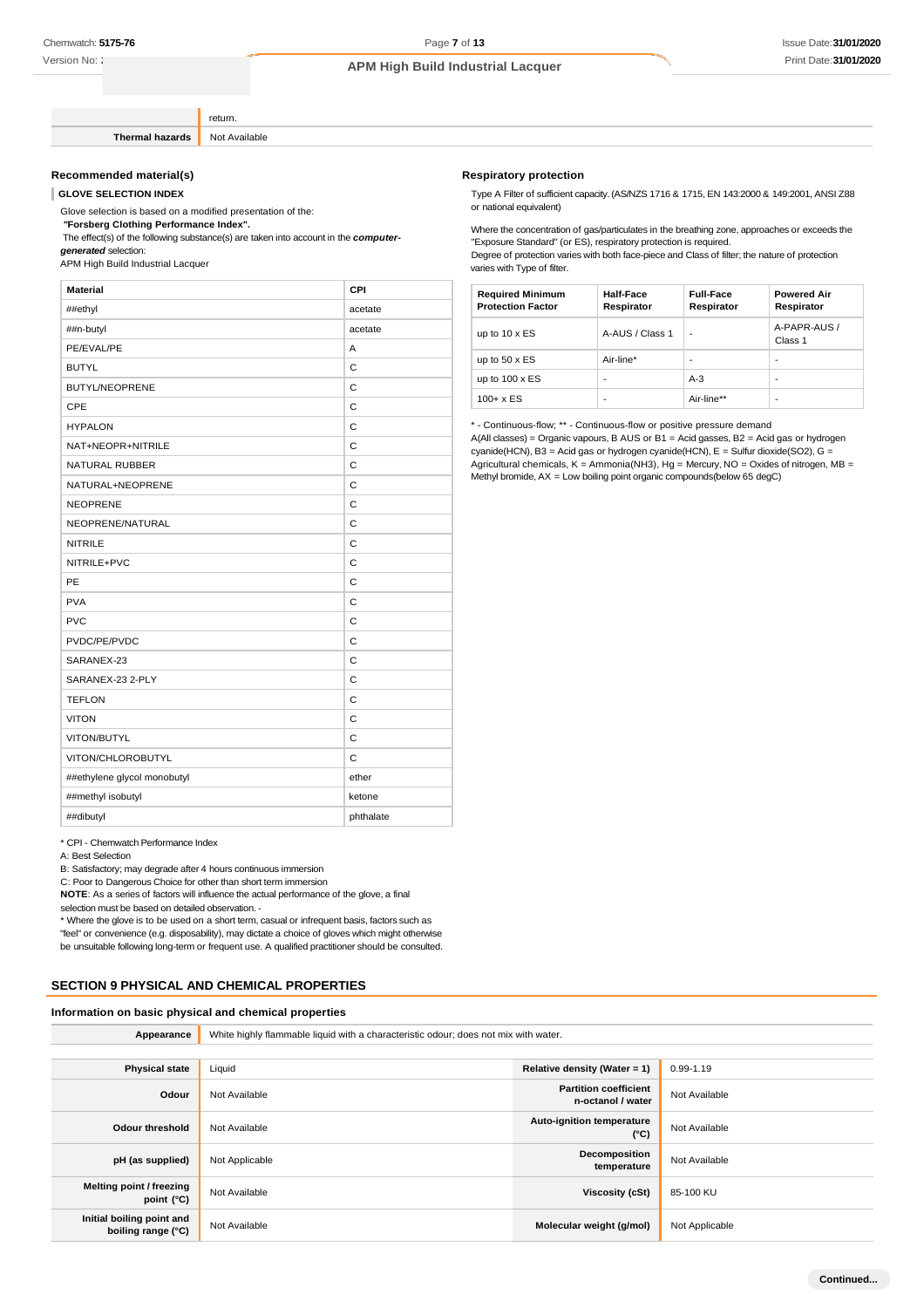| Flash point (°C)          | $-4.4$            | <b>Taste</b>                           | Not Available  |
|---------------------------|-------------------|----------------------------------------|----------------|
| <b>Evaporation rate</b>   | Not Available     | <b>Explosive properties</b>            | Not Available  |
| Flammability              | HIGHLY FLAMMABLE. | <b>Oxidising properties</b>            | Not Available  |
| Upper Explosive Limit (%) | Not Available     | Surface Tension (dyn/cm or<br>$mN/m$ ) | Not Available  |
| Lower Explosive Limit (%) | Not Available     | <b>Volatile Component (%vol)</b>       | 70-80          |
| Vapour pressure (kPa)     | Not Available     | Gas group                              | Not Available  |
| Solubility in water (g/L) | Immiscible        | pH as a solution (1%)                  | Not Applicable |
| Vapour density (Air = 1)  | Not Available     | VOC g/L                                | Not Available  |

# **SECTION 10 STABILITY AND REACTIVITY**

| Reactivity                                 | See section 7                                                                                                                    |
|--------------------------------------------|----------------------------------------------------------------------------------------------------------------------------------|
| <b>Chemical stability</b>                  | Unstable in the presence of incompatible materials.<br>Product is considered stable.<br>Hazardous polymerisation will not occur. |
| Possibility of hazardous<br>reactions      | See section 7                                                                                                                    |
| <b>Conditions to avoid</b>                 | See section 7                                                                                                                    |
| Incompatible materials                     | See section 7                                                                                                                    |
| <b>Hazardous decomposition</b><br>products | See section 5                                                                                                                    |
|                                            |                                                                                                                                  |

# **SECTION 11 TOXICOLOGICAL INFORMATION**

# **Information on toxicological effects**

|                                                                                                                                  | Inhalation of vapours or aerosols (mists, fumes), generated by the material during the course of normal handling, may be harmful.                                                                                                                                                                                           |                                                                                                                                                                                                                                                                                                                           |
|----------------------------------------------------------------------------------------------------------------------------------|-----------------------------------------------------------------------------------------------------------------------------------------------------------------------------------------------------------------------------------------------------------------------------------------------------------------------------|---------------------------------------------------------------------------------------------------------------------------------------------------------------------------------------------------------------------------------------------------------------------------------------------------------------------------|
|                                                                                                                                  | Inhalation of vapours may cause drowsiness and dizziness. This may be accompanied by sleepiness, reduced alertness, loss of reflexes, lack of co-ordination,                                                                                                                                                                |                                                                                                                                                                                                                                                                                                                           |
|                                                                                                                                  | and vertigo.<br>There is some evidence to suggest that the material can cause respiratory irritation in some persons. The body's response to such irritation can cause further                                                                                                                                              |                                                                                                                                                                                                                                                                                                                           |
|                                                                                                                                  | lung damage.                                                                                                                                                                                                                                                                                                                |                                                                                                                                                                                                                                                                                                                           |
|                                                                                                                                  | The acute toxicity of inhaled alkylbenzenes is best described by central nervous system depression. As a rule, these compounds may also act as general                                                                                                                                                                      |                                                                                                                                                                                                                                                                                                                           |
|                                                                                                                                  | anaesthetics.<br>Systemic poisoning produced by general anaesthesia is characterised by lightheadedness, nervousness, apprehension, euphoria, confusion, dizziness,                                                                                                                                                         |                                                                                                                                                                                                                                                                                                                           |
|                                                                                                                                  | drowsiness, tinnitus, blurred or double vision, vomiting and sensations of heat, cold or numbness, twitching, tremors, convulsions, unconsciousness and                                                                                                                                                                     |                                                                                                                                                                                                                                                                                                                           |
| <b>Inhaled</b>                                                                                                                   | respiratory depression and arrest. Cardiac arrest may result from cardiovascular collapse. Bradycardia, and hypotension may also be produced.                                                                                                                                                                               |                                                                                                                                                                                                                                                                                                                           |
|                                                                                                                                  | Inhaled alkylbenzene vapours cause death in animals at air levels that are relatively similar (typically LC50s are in the range 5000 -8000 ppm for 4 to 8 hour                                                                                                                                                              |                                                                                                                                                                                                                                                                                                                           |
|                                                                                                                                  | exposures). It is likely that acute inhalation exposure to alkylbenzenes resembles that to general anaesthetics.                                                                                                                                                                                                            |                                                                                                                                                                                                                                                                                                                           |
|                                                                                                                                  | Alkylbenzenes are not generally toxic other than at high levels of exposure. This may be because their metabolites have a low order of toxicity and are easily<br>excreted. There is little or no evidence to suggest that metabolic pathways can become saturated leading to spillover to alternate pathways. Nor is there |                                                                                                                                                                                                                                                                                                                           |
|                                                                                                                                  | evidence that toxic reactive intermediates, which may produce subsequent toxic or mutagenic effects, are formed                                                                                                                                                                                                             |                                                                                                                                                                                                                                                                                                                           |
|                                                                                                                                  | Inhalation hazard is increased at higher temperatures.                                                                                                                                                                                                                                                                      |                                                                                                                                                                                                                                                                                                                           |
|                                                                                                                                  | Headache, fatigue, tiredness, irritability and digestive disturbances (nausea, loss of appetite and bloating) are the most common symptoms of xylene                                                                                                                                                                        |                                                                                                                                                                                                                                                                                                                           |
|                                                                                                                                  | overexposure. Injury to the heart, liver, kidneys and nervous system has also been noted amongst workers.<br>Xylene is a central nervous system depressant                                                                                                                                                                  |                                                                                                                                                                                                                                                                                                                           |
|                                                                                                                                  | Swallowing of the liquid may cause aspiration into the lungs with the risk of chemical pneumonitis; serious consequences may result. (ICSC13733)                                                                                                                                                                            |                                                                                                                                                                                                                                                                                                                           |
|                                                                                                                                  | Accidental ingestion of the material may be damaging to the health of the individual.                                                                                                                                                                                                                                       |                                                                                                                                                                                                                                                                                                                           |
| Ingestion                                                                                                                        |                                                                                                                                                                                                                                                                                                                             | The toxicity of phthalates is not excessive due to slow oral absorption and metabolism. Absorption is affected by fat in the diet. Repeated doses can cause<br>cumulative toxic effects, and symptoms include an enlarged liver which often reverses if exposure is maintained. Carbohydrate metabolism is disrupted, and |
|                                                                                                                                  | cholesterol and triglyceride levels in the blood falls. In rats, there is also strong evidence of withering of the testicles. Some phthalates can increase the effects                                                                                                                                                      |                                                                                                                                                                                                                                                                                                                           |
|                                                                                                                                  | of antibiotics, thiamine (vitamin B1) and sulfonamides.                                                                                                                                                                                                                                                                     |                                                                                                                                                                                                                                                                                                                           |
|                                                                                                                                  | Skin contact with the material may be harmful; systemic effects may result following absorption.                                                                                                                                                                                                                            |                                                                                                                                                                                                                                                                                                                           |
|                                                                                                                                  | This material can cause inflammation of the skin on contact in some persons.<br>The material may accentuate any pre-existing dermatitis condition                                                                                                                                                                           |                                                                                                                                                                                                                                                                                                                           |
| <b>Skin Contact</b>                                                                                                              | Open cuts, abraded or irritated skin should not be exposed to this material                                                                                                                                                                                                                                                 |                                                                                                                                                                                                                                                                                                                           |
|                                                                                                                                  | Entry into the blood-stream, through, for example, cuts, abrasions or lesions, may produce systemic injury with harmful effects. Examine the skin prior to the use                                                                                                                                                          |                                                                                                                                                                                                                                                                                                                           |
|                                                                                                                                  | of the material and ensure that any external damage is suitably protected.                                                                                                                                                                                                                                                  |                                                                                                                                                                                                                                                                                                                           |
| Eye                                                                                                                              | This material can cause eye irritation and damage in some persons.                                                                                                                                                                                                                                                          |                                                                                                                                                                                                                                                                                                                           |
|                                                                                                                                  | Ample evidence exists, from results in experimentation, that developmental disorders are directly caused by human exposure to the material.<br>Ample evidence from experiments exists that there is a suspicion this material directly reduces fertility.                                                                   |                                                                                                                                                                                                                                                                                                                           |
|                                                                                                                                  | Substance accumulation, in the human body, may occur and may cause some concern following repeated or long-term occupational exposure.                                                                                                                                                                                      |                                                                                                                                                                                                                                                                                                                           |
|                                                                                                                                  | Oral or intraperitoneal administration of dibutyl phthalate, at high doses produced a number of bone resorptions, neural tube defects, skeletal abnormalities and                                                                                                                                                           |                                                                                                                                                                                                                                                                                                                           |
| <b>Chronic</b>                                                                                                                   | increased foetal deaths.                                                                                                                                                                                                                                                                                                    |                                                                                                                                                                                                                                                                                                                           |
| There has been some concern that this material can cause cancer or mutations but there is not enough data to make an assessment. |                                                                                                                                                                                                                                                                                                                             |                                                                                                                                                                                                                                                                                                                           |
|                                                                                                                                  |                                                                                                                                                                                                                                                                                                                             |                                                                                                                                                                                                                                                                                                                           |
|                                                                                                                                  | Women exposed to xylene in the first 3 months of pregnancy showed a slightly increased risk of miscarriage and birth defects. Evaluation of workers chronically<br>exposed to xylene has demonstrated lack of genetic toxicity.                                                                                             |                                                                                                                                                                                                                                                                                                                           |
|                                                                                                                                  | Chronic solvent inhalation exposures may result in nervous system impairment and liver and blood changes. [PATTYS]                                                                                                                                                                                                          |                                                                                                                                                                                                                                                                                                                           |
|                                                                                                                                  |                                                                                                                                                                                                                                                                                                                             |                                                                                                                                                                                                                                                                                                                           |
| <b>APM High Build Industrial</b>                                                                                                 | <b>TOXICITY</b>                                                                                                                                                                                                                                                                                                             | <b>IRRITATION</b>                                                                                                                                                                                                                                                                                                         |
| Lacquer                                                                                                                          |                                                                                                                                                                                                                                                                                                                             |                                                                                                                                                                                                                                                                                                                           |
|                                                                                                                                  |                                                                                                                                                                                                                                                                                                                             |                                                                                                                                                                                                                                                                                                                           |
|                                                                                                                                  |                                                                                                                                                                                                                                                                                                                             |                                                                                                                                                                                                                                                                                                                           |
| xylene                                                                                                                           | <b>TOXICITY</b><br>Dermal (rabbit) LD50: >1700 mg/kg <sup>[2]</sup>                                                                                                                                                                                                                                                         | <b>IRRITATION</b><br>Eye (human): 200 ppm irritant                                                                                                                                                                                                                                                                        |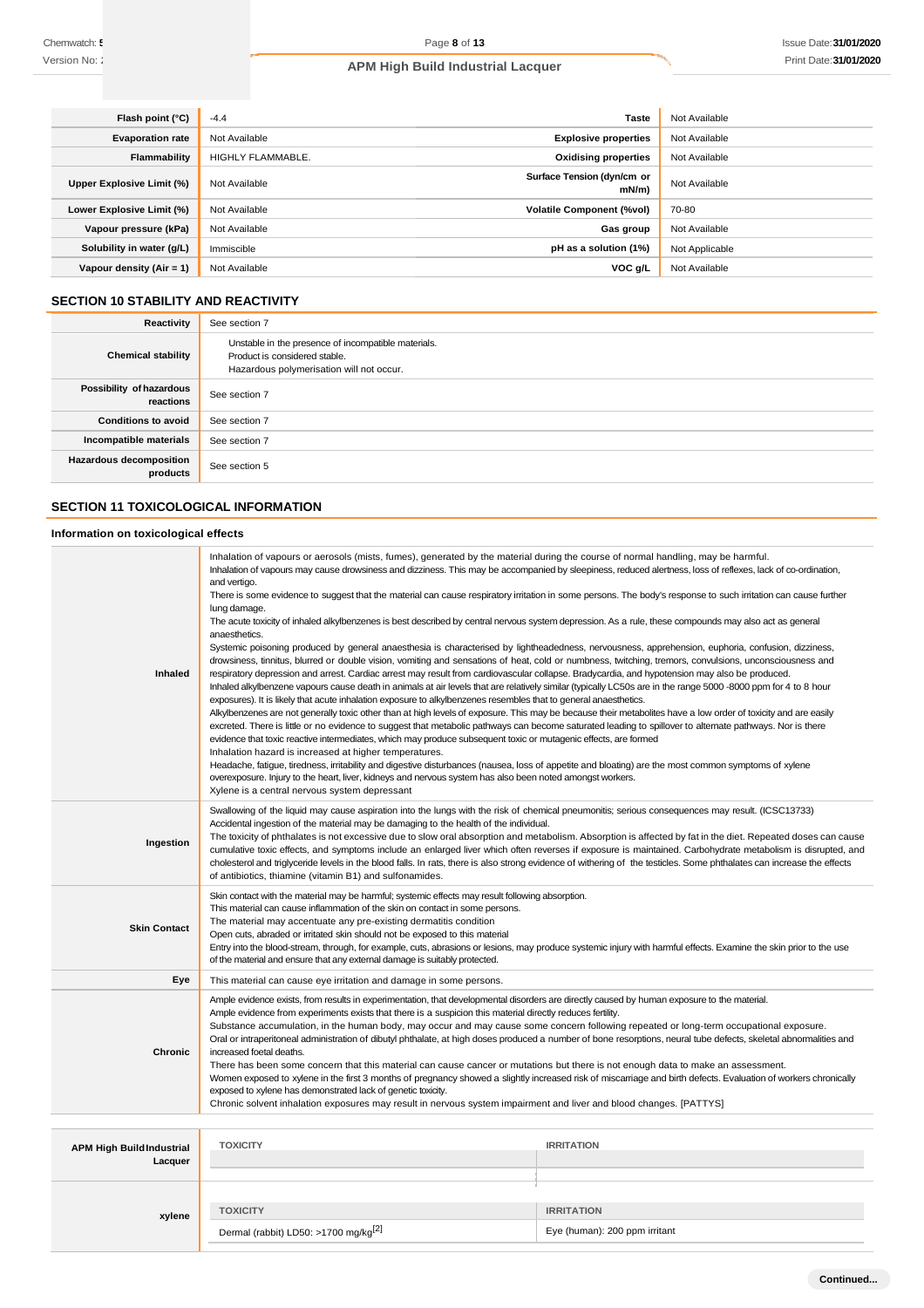|                                         | Inhalation (rat) LC50: 5000 ppm/4h <sup>[2]</sup>                                                                                                                                                                                                                                                                                                                                                                                                                                                                                                                                                                                                                                                                                                                                                                                                                                                                                                                                                                                                                                                                                                                                                                                                                                                                                                                                                                                                                                                                                                                                                                                                                                                                                                                                                                                                                            | Eye (rabbit): 5 mg/24h SEVERE      |
|-----------------------------------------|------------------------------------------------------------------------------------------------------------------------------------------------------------------------------------------------------------------------------------------------------------------------------------------------------------------------------------------------------------------------------------------------------------------------------------------------------------------------------------------------------------------------------------------------------------------------------------------------------------------------------------------------------------------------------------------------------------------------------------------------------------------------------------------------------------------------------------------------------------------------------------------------------------------------------------------------------------------------------------------------------------------------------------------------------------------------------------------------------------------------------------------------------------------------------------------------------------------------------------------------------------------------------------------------------------------------------------------------------------------------------------------------------------------------------------------------------------------------------------------------------------------------------------------------------------------------------------------------------------------------------------------------------------------------------------------------------------------------------------------------------------------------------------------------------------------------------------------------------------------------------|------------------------------------|
|                                         | Oral (rat) LD50: 4300 mg/kgt <sup>[2]</sup>                                                                                                                                                                                                                                                                                                                                                                                                                                                                                                                                                                                                                                                                                                                                                                                                                                                                                                                                                                                                                                                                                                                                                                                                                                                                                                                                                                                                                                                                                                                                                                                                                                                                                                                                                                                                                                  | Eye (rabbit): 87 mg mild           |
|                                         |                                                                                                                                                                                                                                                                                                                                                                                                                                                                                                                                                                                                                                                                                                                                                                                                                                                                                                                                                                                                                                                                                                                                                                                                                                                                                                                                                                                                                                                                                                                                                                                                                                                                                                                                                                                                                                                                              | Skin (rabbit):500 mg/24h moderate  |
|                                         | <b>TOXICITY</b>                                                                                                                                                                                                                                                                                                                                                                                                                                                                                                                                                                                                                                                                                                                                                                                                                                                                                                                                                                                                                                                                                                                                                                                                                                                                                                                                                                                                                                                                                                                                                                                                                                                                                                                                                                                                                                                              | <b>IRRITATION</b>                  |
|                                         | Dermal (rabbit) LD50: >18000 mg/kg <sup>[2]</sup>                                                                                                                                                                                                                                                                                                                                                                                                                                                                                                                                                                                                                                                                                                                                                                                                                                                                                                                                                                                                                                                                                                                                                                                                                                                                                                                                                                                                                                                                                                                                                                                                                                                                                                                                                                                                                            | Eye (human): 400 ppm               |
|                                         | Inhalation (mouse) LC50: >18 mg/l4 h <sup>[1]</sup>                                                                                                                                                                                                                                                                                                                                                                                                                                                                                                                                                                                                                                                                                                                                                                                                                                                                                                                                                                                                                                                                                                                                                                                                                                                                                                                                                                                                                                                                                                                                                                                                                                                                                                                                                                                                                          |                                    |
|                                         | Inhalation (mouse) LC50: 33.5 mg/l2 h <sup>[1]</sup>                                                                                                                                                                                                                                                                                                                                                                                                                                                                                                                                                                                                                                                                                                                                                                                                                                                                                                                                                                                                                                                                                                                                                                                                                                                                                                                                                                                                                                                                                                                                                                                                                                                                                                                                                                                                                         |                                    |
| ethyl acetate                           | Inhalation (mouse) LC50: 45 mg/L/2H <sup>[2]</sup>                                                                                                                                                                                                                                                                                                                                                                                                                                                                                                                                                                                                                                                                                                                                                                                                                                                                                                                                                                                                                                                                                                                                                                                                                                                                                                                                                                                                                                                                                                                                                                                                                                                                                                                                                                                                                           |                                    |
|                                         | Inhalation (rat) LC50: >6000 ppm/6H[2]                                                                                                                                                                                                                                                                                                                                                                                                                                                                                                                                                                                                                                                                                                                                                                                                                                                                                                                                                                                                                                                                                                                                                                                                                                                                                                                                                                                                                                                                                                                                                                                                                                                                                                                                                                                                                                       |                                    |
|                                         | Inhalation (rat) LC50: 1600 ppm/8h <sup>[2]</sup>                                                                                                                                                                                                                                                                                                                                                                                                                                                                                                                                                                                                                                                                                                                                                                                                                                                                                                                                                                                                                                                                                                                                                                                                                                                                                                                                                                                                                                                                                                                                                                                                                                                                                                                                                                                                                            |                                    |
|                                         | Inhalation (rat) LC50: 200 mg/l1 h[1]                                                                                                                                                                                                                                                                                                                                                                                                                                                                                                                                                                                                                                                                                                                                                                                                                                                                                                                                                                                                                                                                                                                                                                                                                                                                                                                                                                                                                                                                                                                                                                                                                                                                                                                                                                                                                                        |                                    |
|                                         | Oral (rat) LD50: 10170 mg/kg <sup>[1]</sup>                                                                                                                                                                                                                                                                                                                                                                                                                                                                                                                                                                                                                                                                                                                                                                                                                                                                                                                                                                                                                                                                                                                                                                                                                                                                                                                                                                                                                                                                                                                                                                                                                                                                                                                                                                                                                                  |                                    |
|                                         |                                                                                                                                                                                                                                                                                                                                                                                                                                                                                                                                                                                                                                                                                                                                                                                                                                                                                                                                                                                                                                                                                                                                                                                                                                                                                                                                                                                                                                                                                                                                                                                                                                                                                                                                                                                                                                                                              |                                    |
|                                         | <b>TOXICITY</b>                                                                                                                                                                                                                                                                                                                                                                                                                                                                                                                                                                                                                                                                                                                                                                                                                                                                                                                                                                                                                                                                                                                                                                                                                                                                                                                                                                                                                                                                                                                                                                                                                                                                                                                                                                                                                                                              | <b>IRRITATION</b>                  |
|                                         | Dermal (rabbit) LD50: >14080 mg/kg <sup>[1]</sup>                                                                                                                                                                                                                                                                                                                                                                                                                                                                                                                                                                                                                                                                                                                                                                                                                                                                                                                                                                                                                                                                                                                                                                                                                                                                                                                                                                                                                                                                                                                                                                                                                                                                                                                                                                                                                            | * [PPG]                            |
| n-butyl acetate                         | Inhalation (rat) LC50: 2000 ppm/4Hg <sup>[2]</sup>                                                                                                                                                                                                                                                                                                                                                                                                                                                                                                                                                                                                                                                                                                                                                                                                                                                                                                                                                                                                                                                                                                                                                                                                                                                                                                                                                                                                                                                                                                                                                                                                                                                                                                                                                                                                                           | Eye (human): 300 mg                |
|                                         | Inhalation (rat) LC50: 390 ppm/4h <sup>[2]</sup>                                                                                                                                                                                                                                                                                                                                                                                                                                                                                                                                                                                                                                                                                                                                                                                                                                                                                                                                                                                                                                                                                                                                                                                                                                                                                                                                                                                                                                                                                                                                                                                                                                                                                                                                                                                                                             | Eye (rabbit): 20 mg (open)-SEVERE  |
|                                         | Oral (rat) LD50: 10736 mg/kg <sup>[1]</sup>                                                                                                                                                                                                                                                                                                                                                                                                                                                                                                                                                                                                                                                                                                                                                                                                                                                                                                                                                                                                                                                                                                                                                                                                                                                                                                                                                                                                                                                                                                                                                                                                                                                                                                                                                                                                                                  | Eye (rabbit): 20 mg/24h - moderate |
|                                         |                                                                                                                                                                                                                                                                                                                                                                                                                                                                                                                                                                                                                                                                                                                                                                                                                                                                                                                                                                                                                                                                                                                                                                                                                                                                                                                                                                                                                                                                                                                                                                                                                                                                                                                                                                                                                                                                              | Skin (rabbit): 500 mg/24h-moderate |
|                                         | <b>TOXICITY</b>                                                                                                                                                                                                                                                                                                                                                                                                                                                                                                                                                                                                                                                                                                                                                                                                                                                                                                                                                                                                                                                                                                                                                                                                                                                                                                                                                                                                                                                                                                                                                                                                                                                                                                                                                                                                                                                              | <b>IRRITATION</b>                  |
|                                         | Dermal (rabbit) LD50: >16000 mg/kg <sup>[1]</sup>                                                                                                                                                                                                                                                                                                                                                                                                                                                                                                                                                                                                                                                                                                                                                                                                                                                                                                                                                                                                                                                                                                                                                                                                                                                                                                                                                                                                                                                                                                                                                                                                                                                                                                                                                                                                                            | Eye (human): 200 ppm/15m           |
| methyl isobutyl ketone                  | Oral (rat) LD50: 2984 mg/kg[1]                                                                                                                                                                                                                                                                                                                                                                                                                                                                                                                                                                                                                                                                                                                                                                                                                                                                                                                                                                                                                                                                                                                                                                                                                                                                                                                                                                                                                                                                                                                                                                                                                                                                                                                                                                                                                                               | Eye (rabbit): 40 mg - SEVERE       |
|                                         |                                                                                                                                                                                                                                                                                                                                                                                                                                                                                                                                                                                                                                                                                                                                                                                                                                                                                                                                                                                                                                                                                                                                                                                                                                                                                                                                                                                                                                                                                                                                                                                                                                                                                                                                                                                                                                                                              | Eye (rabbit): 500 mg/24h - mild    |
|                                         |                                                                                                                                                                                                                                                                                                                                                                                                                                                                                                                                                                                                                                                                                                                                                                                                                                                                                                                                                                                                                                                                                                                                                                                                                                                                                                                                                                                                                                                                                                                                                                                                                                                                                                                                                                                                                                                                              | Skin (rabbit): 500 mg/24h - mild   |
|                                         | <b>TOXICITY</b>                                                                                                                                                                                                                                                                                                                                                                                                                                                                                                                                                                                                                                                                                                                                                                                                                                                                                                                                                                                                                                                                                                                                                                                                                                                                                                                                                                                                                                                                                                                                                                                                                                                                                                                                                                                                                                                              | <b>IRRITATION</b>                  |
|                                         |                                                                                                                                                                                                                                                                                                                                                                                                                                                                                                                                                                                                                                                                                                                                                                                                                                                                                                                                                                                                                                                                                                                                                                                                                                                                                                                                                                                                                                                                                                                                                                                                                                                                                                                                                                                                                                                                              |                                    |
|                                         | Dermal (rabbit) LD50: >21000 mg/kg <sup>[2]</sup>                                                                                                                                                                                                                                                                                                                                                                                                                                                                                                                                                                                                                                                                                                                                                                                                                                                                                                                                                                                                                                                                                                                                                                                                                                                                                                                                                                                                                                                                                                                                                                                                                                                                                                                                                                                                                            | Not Available                      |
| dibutyl phthalate                       | Inhalation (mouse) LC50: 25 mg/L/2H <sup>[2]</sup>                                                                                                                                                                                                                                                                                                                                                                                                                                                                                                                                                                                                                                                                                                                                                                                                                                                                                                                                                                                                                                                                                                                                                                                                                                                                                                                                                                                                                                                                                                                                                                                                                                                                                                                                                                                                                           |                                    |
|                                         | Oral (rat) LD50: 6279 mg/kg <sup>[1]</sup>                                                                                                                                                                                                                                                                                                                                                                                                                                                                                                                                                                                                                                                                                                                                                                                                                                                                                                                                                                                                                                                                                                                                                                                                                                                                                                                                                                                                                                                                                                                                                                                                                                                                                                                                                                                                                                   |                                    |
|                                         |                                                                                                                                                                                                                                                                                                                                                                                                                                                                                                                                                                                                                                                                                                                                                                                                                                                                                                                                                                                                                                                                                                                                                                                                                                                                                                                                                                                                                                                                                                                                                                                                                                                                                                                                                                                                                                                                              |                                    |
| Legend:                                 | 1. Value obtained from Europe ECHA Registered Substances - Acute toxicity 2.* Value obtained from manufacturer's SDS. Unless otherwise specified data<br>extracted from RTECS - Register of Toxic Effect of chemical Substances                                                                                                                                                                                                                                                                                                                                                                                                                                                                                                                                                                                                                                                                                                                                                                                                                                                                                                                                                                                                                                                                                                                                                                                                                                                                                                                                                                                                                                                                                                                                                                                                                                              |                                    |
| <b>XYLENE</b>                           | The material may produce severe irritation to the eye causing pronounced inflammation. Repeated or prolonged exposure to irritants may produce<br>conjunctivitis.<br>The material may cause skin irritation after prolonged or repeated exposure and may produce on contact skin redness, swelling, the production of vesicles,<br>scaling and thickening of the skin.<br>The substance is classified by IARC as Group 3:<br>NOT classifiable as to its carcinogenicity to humans.<br>Evidence of carcinogenicity may be inadequate or limited in animal testing.<br>Reproductive effector in rats                                                                                                                                                                                                                                                                                                                                                                                                                                                                                                                                                                                                                                                                                                                                                                                                                                                                                                                                                                                                                                                                                                                                                                                                                                                                           |                                    |
| <b>N-BUTYL ACETATE</b>                  | The material may produce severe irritation to the eye causing pronounced inflammation. Repeated or prolonged exposure to irritants may produce<br>conjunctivitis.<br>The material may cause skin irritation after prolonged or repeated exposure and may produce on contact skin redness, swelling, the production of vesicles,<br>scaling and thickening of the skin.                                                                                                                                                                                                                                                                                                                                                                                                                                                                                                                                                                                                                                                                                                                                                                                                                                                                                                                                                                                                                                                                                                                                                                                                                                                                                                                                                                                                                                                                                                       |                                    |
| <b>METHYL ISOBUTYL</b><br><b>KETONE</b> | Asthma-like symptoms may continue for months or even years after exposure to the material ceases. This may be due to a non-allergenic condition known<br>as reactive airways dysfunction syndrome (RADS) which can occur following exposure to high levels of highly irritating compound. Key criteria for the<br>diagnosis of RADS include the absence of preceding respiratory disease, in a non-atopic individual, with abrupt onset of persistent asthma-like symptoms<br>within minutes to hours of a documented exposure to the irritant. A reversible airflow pattern, on spirometry, with the presence of moderate to severe<br>bronchial hyperreactivity on methacholine challenge testing and the lack of minimal lymphocytic inflammation, without eosinophilia, have also been included<br>in the criteria for diagnosis of RADS. RADS (or asthma) following an irritating inhalation is an infrequent disorder with rates related to the concentration<br>of and duration of exposure to the irritating substance. Industrial bronchitis, on the other hand, is a disorder that occurs as result of exposure due to high<br>concentrations of irritating substance (often particulate in nature) and is completely reversible after exposure ceases. The disorder is characterised by<br>dyspnea, cough and mucus production.<br>The material may cause skin irritation after prolonged or repeated exposure and may produce on contact skin redness, swelling, the production of vesicles,<br>scaling and thickening of the skin.<br>MIBK is primarily absorbed by the lungs in animals and humans but can be absorbed by the skin, stomach and gut. If inhaled, it may be found in the brain,<br>liver, lung, vitreous fluid, kidney and blood. Oral and respiratory routes of exposure are of minimal effect with changes seen only in the liver and kidney. |                                    |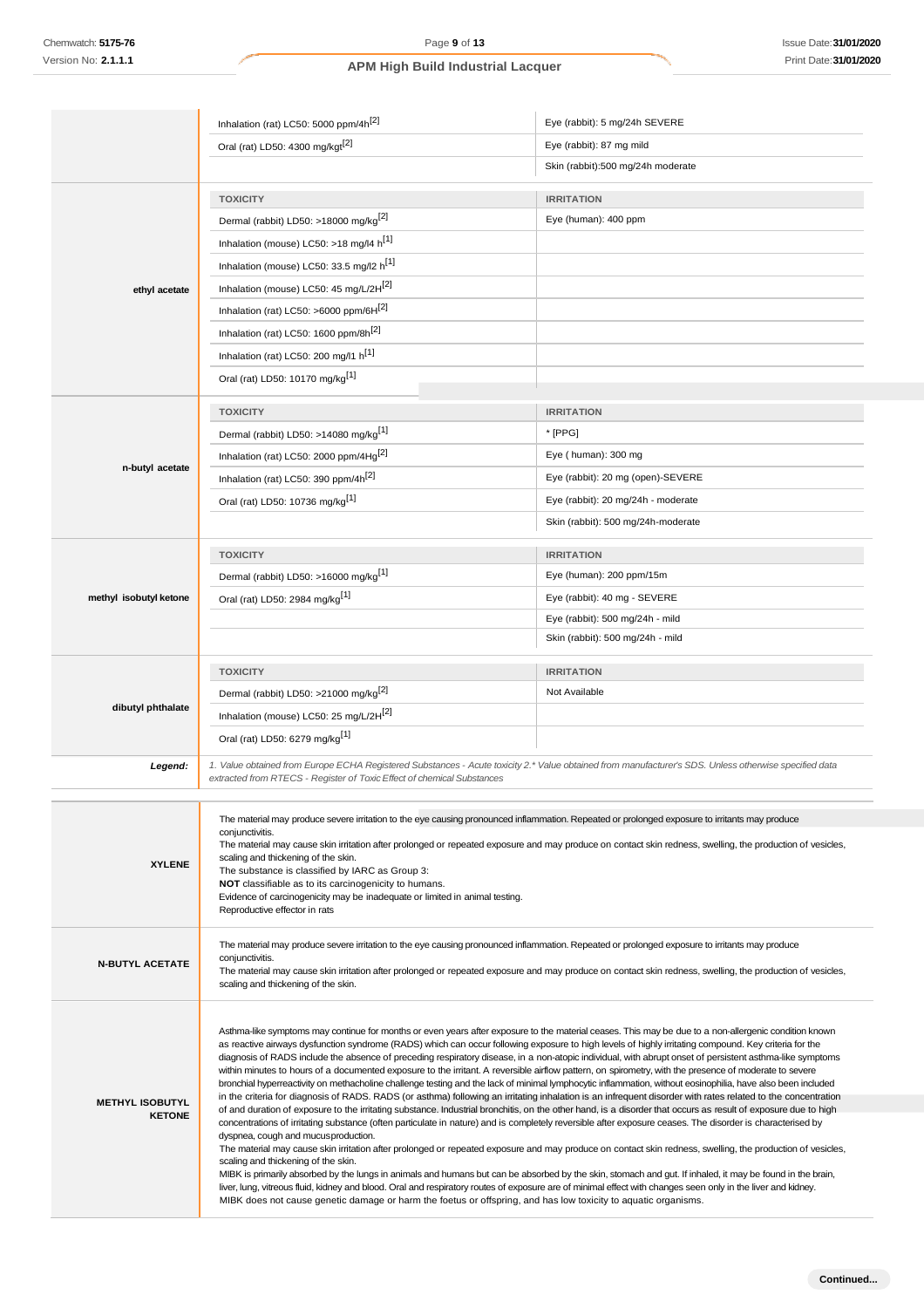| <b>DIBUTYL PHTHALATE</b> | For dibutyl phthalate (DBP):<br>In studies on rats, DBP is absorbed through the skin, although in in vitro studies human skin has been found to be less permeable than rat skin to this<br>compound. Studies in laboratory animals indicate that DBP is rapidly absorbed from the gastrointestinal tract, distributed primarily to the liver and kidneys<br>of rats and excreted in urine as metabolites following oral or intravenous administration. Following inhalation, it was consistently detected at low<br>concentrations in the brain. Available data indicate that in rats, following ingestion, DBP is metabolised by nonspecific esterases mainly in the small<br>intestine to yield mono- n-butyl phthalate (MBP) with limited subsequent biochemical oxidation of the alkyl side chain of MBP. MBP is stable and resistant<br>to hydrolysis of the second ester group. Accumulation has not been observed in any organ. The profile of effects following exposure to DBP is similar to<br>that of other phthalate esters, which, in susceptible species, can induce hepatomegaly, increased numbers of hepatic peroxisomes, foetotoxicity,<br>teratogenicity and testicular damage.<br>Acute toxicity: The acute toxicity of DBP in rats and mice is low. Signs of acute toxicity in laboratory animals include depression of activity, laboured<br>breathing and lack of coordination. In a case of accidental poisoning of a worker who ingested approximately 10 grams of DBP, recovery was gradual within<br>two weeks and complete after 1 month.<br>On the basis of limited available data in animal species, DBP appears to have little potential to irritate skin or eyes or to induce sensitization. In humans, a<br>few cases of sensitization after exposure to DBP have been reported, although this was not confirmed in controlled studies of larger numbers of individuals<br>reported only in secondary accounts<br>Repeat dose toxicity: In short-term repeated-dose toxicity studies, effects at lowest levels in rats after oral administration for 5 to 21 days included<br>peroxisome proliferation and hepatomegaly at doses of 420 mg/kg body weight per day or more. In longer-term studies, the effects in rats observed<br>following ingestion of DBP for periods up to 7 months included reduced rate of weight gain at doses of 250 mg/kg body weight per day or more. Increase in<br>relative liver weight has been observed at doses of 120 mg/kg body weight or more. Peroxisomal proliferation with increased peroxisomal enzyme activity<br>has been observed at doses of 279 mg/kg body weight per day or more. Necrotic hepatic changes in Wistar rats have been reported at doses of 250 mg/kg<br>body weight per day or more but not in F-344 or Sprague-Dawley rats exposed to up to 2500 mg/kg body weight per day. Alteration in testicular enzymes<br>and degeneration of testicular germinal cells of rats have been observed at doses of 250 and 571 mg/kg body weight per day. There are considerable<br>species differences in effects on the testes following exposure to DBP, minimal effects being observed in mice and hamsters at doses as high as 2000<br>mg/kg body weight per day. In mice, effects on body and organ weights and histological alterations in the liver indicative of metabolic stress have been<br>reported in a recent subchronic bioassay, for which the no-observed-effect-level (NOEL) was 353 mg/kg body weight per day.<br>Developmental toxicity: . In a continuous breeding protocol, which included cross-over mating and offspring assessment phases, rats were exposed to<br>0, 1000, 5000 or 10 000 mg DBP/kg in the diet (equivalent to 0, 66, 320 and 651 mg/kg body weight per day). In the first generation the reduction in pup<br>weight in the mid-dose group, in the absence of any adverse effect on matemal weight, could be regarded as a developmental toxicity effect. There was<br>also a significant reduction of live litter numbers at all three dose levels. The effects in the second generation were more severe, with reduced pup weight<br>in all groups including the low-dose group, structural defects (such as prepucial/penile malformations, seminiferous tubule degeneration, and absence or<br>underdevelopment of the epididymides) in the mid- and high-dose groups, and severe effects on spermatogenesis in the high-dose group that were not<br>seen in the parent animals. These results suggest that the adverse effects of DBP are more marked in animals exposed during development and<br>maturation than in animals exposed as adults only. No clear NOEL was established in this study. The lowest-observed- adverse-effect-level (LOAEL) was<br>considered to be 66 mg/kg body weight per day. The available studies show that DBP generally induces foetotoxic effects in the absence of matemal toxicity.<br>Available data also indicate that DBP is teratogenic at high doses and that susceptibility to teratogenesis varies with developmental stage and period of<br>administration. In mice, DBP caused dose-dependent increases in the number of resorptions and dead fetuses at oral doses of 400 mg/kg body weight per<br>day or more. Dose-dependent decreases in fetal weights and number of viable litters were also observed in mice at these doses. Adequate carcinogenesis<br>bioassays for DBP have not been conducted. The weight of the available evidence indicates that DBP is not genotoxic.<br>The material may produce peroxisome proliferation. Peroxisomes are single, membrane limited organelles in the cytoplasm that are found in the cells of<br>animals, plants, fungi, and protozoa.<br>Available data indicate that phthalate esters are minimally toxic by swallowing, inhalation and skin contact. Repeated exposure may result in weight gain,<br>liver enlargement and induction of liver enzymes. They may also cause shrinking of the testicles and other structural malformations. They may reduce male<br>and female fertility and number of live births, according to animal testing. |
|--------------------------|-------------------------------------------------------------------------------------------------------------------------------------------------------------------------------------------------------------------------------------------------------------------------------------------------------------------------------------------------------------------------------------------------------------------------------------------------------------------------------------------------------------------------------------------------------------------------------------------------------------------------------------------------------------------------------------------------------------------------------------------------------------------------------------------------------------------------------------------------------------------------------------------------------------------------------------------------------------------------------------------------------------------------------------------------------------------------------------------------------------------------------------------------------------------------------------------------------------------------------------------------------------------------------------------------------------------------------------------------------------------------------------------------------------------------------------------------------------------------------------------------------------------------------------------------------------------------------------------------------------------------------------------------------------------------------------------------------------------------------------------------------------------------------------------------------------------------------------------------------------------------------------------------------------------------------------------------------------------------------------------------------------------------------------------------------------------------------------------------------------------------------------------------------------------------------------------------------------------------------------------------------------------------------------------------------------------------------------------------------------------------------------------------------------------------------------------------------------------------------------------------------------------------------------------------------------------------------------------------------------------------------------------------------------------------------------------------------------------------------------------------------------------------------------------------------------------------------------------------------------------------------------------------------------------------------------------------------------------------------------------------------------------------------------------------------------------------------------------------------------------------------------------------------------------------------------------------------------------------------------------------------------------------------------------------------------------------------------------------------------------------------------------------------------------------------------------------------------------------------------------------------------------------------------------------------------------------------------------------------------------------------------------------------------------------------------------------------------------------------------------------------------------------------------------------------------------------------------------------------------------------------------------------------------------------------------------------------------------------------------------------------------------------------------------------------------------------------------------------------------------------------------------------------------------------------------------------------------------------------------------------------------------------------------------------------------------------------------------------------------------------------------------------------------------------------------------------------------------------------------------------------------------------------------------------------------------------------------------------------------------------------------------------------------------------------------------------------------------------------------------------------------------------------------------------------------------------------------------------------------------------------------------------------------------------------------------------------------------------------------------------------------------------------------------------------------------------------------------------------------------------------------------------------------------------------------------------------------------------------------------------------------------------------------------------------------------------------------------------------------------------------------------------------------------------------------------------------------------------------------------------------------------------------------------------------------------------------------------------------------------------------------------------------------------------------------------------------------------------------------------------------------------------------------------------------------------------------------------------------------------------------------------------------------------------------------------------------------------------------------------------------------------------------------------------------------------------------------------------------------------------------------------------------------------------------|
|--------------------------|-------------------------------------------------------------------------------------------------------------------------------------------------------------------------------------------------------------------------------------------------------------------------------------------------------------------------------------------------------------------------------------------------------------------------------------------------------------------------------------------------------------------------------------------------------------------------------------------------------------------------------------------------------------------------------------------------------------------------------------------------------------------------------------------------------------------------------------------------------------------------------------------------------------------------------------------------------------------------------------------------------------------------------------------------------------------------------------------------------------------------------------------------------------------------------------------------------------------------------------------------------------------------------------------------------------------------------------------------------------------------------------------------------------------------------------------------------------------------------------------------------------------------------------------------------------------------------------------------------------------------------------------------------------------------------------------------------------------------------------------------------------------------------------------------------------------------------------------------------------------------------------------------------------------------------------------------------------------------------------------------------------------------------------------------------------------------------------------------------------------------------------------------------------------------------------------------------------------------------------------------------------------------------------------------------------------------------------------------------------------------------------------------------------------------------------------------------------------------------------------------------------------------------------------------------------------------------------------------------------------------------------------------------------------------------------------------------------------------------------------------------------------------------------------------------------------------------------------------------------------------------------------------------------------------------------------------------------------------------------------------------------------------------------------------------------------------------------------------------------------------------------------------------------------------------------------------------------------------------------------------------------------------------------------------------------------------------------------------------------------------------------------------------------------------------------------------------------------------------------------------------------------------------------------------------------------------------------------------------------------------------------------------------------------------------------------------------------------------------------------------------------------------------------------------------------------------------------------------------------------------------------------------------------------------------------------------------------------------------------------------------------------------------------------------------------------------------------------------------------------------------------------------------------------------------------------------------------------------------------------------------------------------------------------------------------------------------------------------------------------------------------------------------------------------------------------------------------------------------------------------------------------------------------------------------------------------------------------------------------------------------------------------------------------------------------------------------------------------------------------------------------------------------------------------------------------------------------------------------------------------------------------------------------------------------------------------------------------------------------------------------------------------------------------------------------------------------------------------------------------------------------------------------------------------------------------------------------------------------------------------------------------------------------------------------------------------------------------------------------------------------------------------------------------------------------------------------------------------------------------------------------------------------------------------------------------------------------------------------------------------------------------------------------------------------------------------------------------------------------------------------------------------------------------------------------------------------------------------------------------------------------------------------------------------------------------------------------------------------------------------------------------------------------------------------------------------------------------------------------------------------------------------------------------------------|

| <b>Acute Toxicity</b>                       | $\tilde{\phantom{a}}$ | Carcinogenicity                 | $\circ$                                                                                                                                                            |
|---------------------------------------------|-----------------------|---------------------------------|--------------------------------------------------------------------------------------------------------------------------------------------------------------------|
| <b>Skin Irritation/Corrosion</b>            | v                     | Reproductivity                  | ✔                                                                                                                                                                  |
| <b>Serious Eye</b><br>Damage/Irritation     | $\checkmark$          | <b>STOT - Single Exposure</b>   | ◎                                                                                                                                                                  |
| <b>Respiratory or Skin</b><br>sensitisation | $\odot$               | <b>STOT - Repeated Exposure</b> | ◎                                                                                                                                                                  |
| <b>Mutagenicity</b>                         | $\circ$               | <b>Aspiration Hazard</b>        | $\circledcirc$                                                                                                                                                     |
|                                             |                       | Legend:                         | $\blacktriangleright$ - Data required to make classification available<br>$\blacktriangleright$ - Data available but does not fill the criteria for classification |

*– Data Not Available to makeclassification*

#### **SECTION 12 ECOLOGICAL INFORMATION**

#### **Toxicity**

On the basis of available evidence concerning either toxicity, persistence, potential to accumulate and or observed environmental fate and behaviour, the material may present a danger, immediate or long-term and /or delayed, to the structure and/ or functioning of natural ecosystems.

Toxic to aquatic organisms, may cause long-term adverse effects in the aquatic environment.

Do NOT allow product to come in contact with surface waters or to intertidal areas below the mean high water mark. Do not contaminate water when cleaning equipment or disposing of equipment wash-waters.

Wastes resulting from use of the product must be disposed of on site or at approved waste sites.

For Aromatic Substances Series:

Environmental Fate: Large, molecularly complex polycyclic aromatic hydrocarbons, or PAHs, are persistent in the environment longer than smaller PAHs.

Atmospheric Fate: PAHs are 'semi-volatile substances" which can move between the atmosphere and the Earth's surface in repeated, temperature-driven cycles of deposition and volatilization. Terrestrial Fate: BTEX compounds have the potential to move through soil and contaminate ground water, and their vapors are highly flammable and explosive.

Ecotoxicity - Within an aromatic series, acute toxicity increases with increasing alkyl substitution on the aromatic nucleus. The order of most toxic to least in a study using grass shrimp and brown shrimp was dimethylnaphthalenes > methylnaphthalenes >naphthalenes. Anthrcene is a phototoxic PAH. UV light greatly increases the toxicity of anthracene to bluegill sunfish. Biological resources in strong sunlight are at more risk than those that are not. PAHs in general are more frequently associated with chronic risks. For Xylenes:

log Koc : 2.05-3.08; Koc : 25.4-204; Half-life (hr) air : 0.24-42; Half-life (hr) H2O surface water : 24-672; Half-life (hr) H2O ground : 336-8640; Half-life (hr) soil : 52-672; Henry's Pa m3 /mol : 637-879; Henry's atm m3 /mol - 7.68E-03; BOD 5 if unstated - 1.4,1%; COD - 2.56,13% ThOD - 3.125 : BCF : 23; log BCF : 1.17-2.41.

Environmental Fate: Most xylenes released to the environment will occur in the atmosphere and volatilisation is the dominant environmental fate process. Soil - Xylenes are expected to have moderate mobility in soil evaporating rapidly from soil surfaces. The extent of the degradation is expected to depend on its concentration, residence time in the soil, the nature of the soil, and whether resident microbial populations have been acclimated. Xylene can remain below the soil surface for several days and may travel through the soil profile and enter groundwater. Soil and water microbes may transform it into other, less harmful compounds, although this happens slowly. It is not clear how long xylene remains trapped deep underground in soil or groundwater, but it may be months or years.

Atmospheric Fate: Xylene evaporates quickly into the air from surface soil and water and can remain in the air for several days until it is broken down by sunlight into other less harmful chemicals. In the ambient atmosphere, xylenes are expected to exist solely in the vapour phase. Xylenes are degraded in the atmosphere with an estimated atmospheric lifetime of about 0.5 to 2 days. Xylene may contribute to photochemical smog formation. p-Xylene has a moderately high photochemical reactivity under smog conditions, higher than the other xylene isomers. The photooxidation of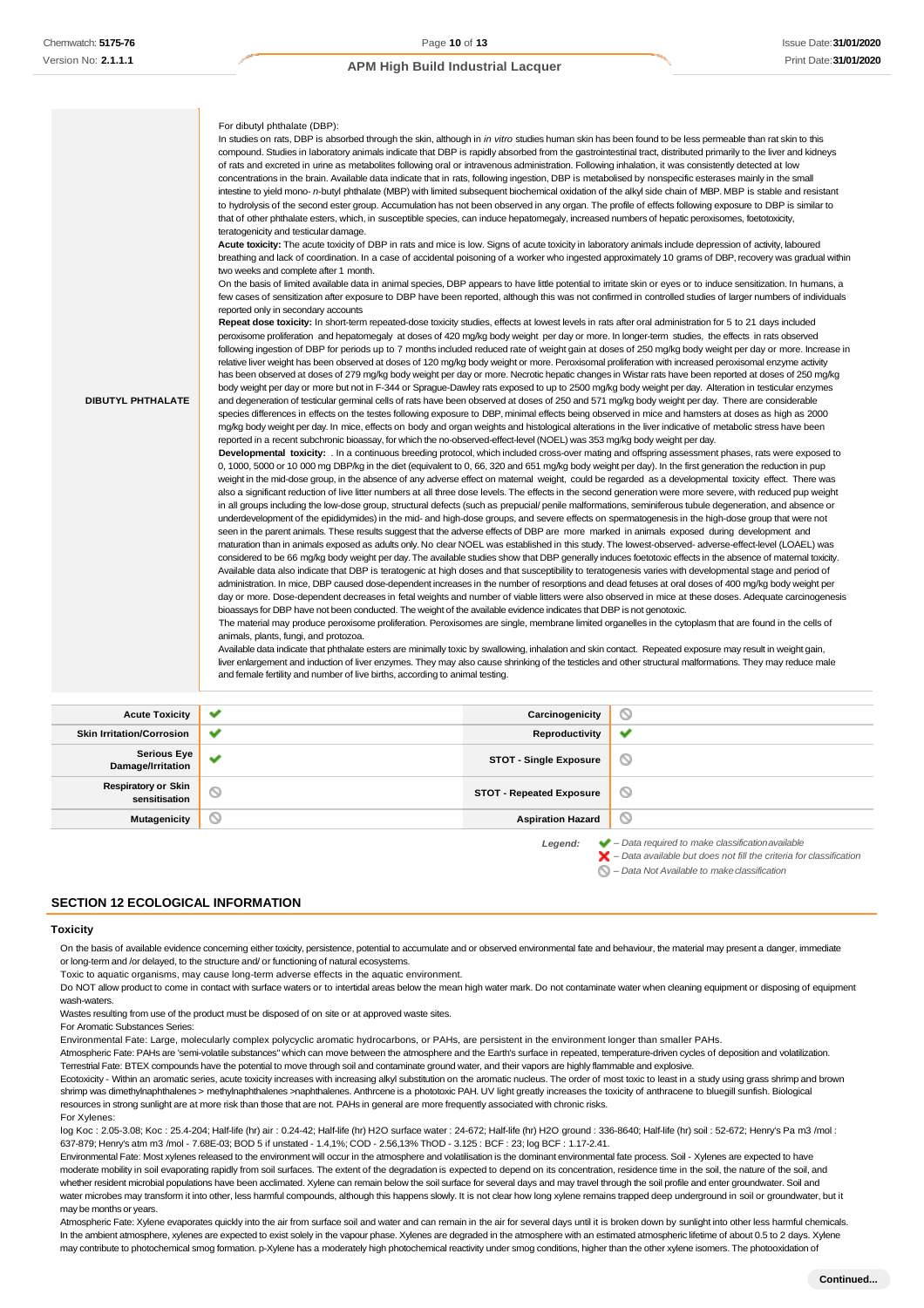p-xylene results in the production of carbon monoxide, formaldehyde, glyoxal, methylglyoxal, 3-methylbenzylnitrate, m-tolualdehyde, 4-nitro-3-xylene, 5-nitro-3-xylene, 2,6-dimethyl-p-benzoquinone, 2,4 dimethylphenol, 6-nitro-2,4-dimethylphenol, 2,6-dimethylphenol, and 4-nitro-2,6-dimethylphenol.

Aquatic Fate: p-xylene may adsorb to suspended solids and sediment in water and is expected to volatilise from water surfaces. Estimated volatilisation half-lives for a model river and model lake are 3 hours and 4 days, respectively. Measurements taken from goldfish, eels and clams indicate that bioconcentration in aquatic organisms is low. Photo-oxidation in the presence of humic acids may play an important role in the abiotic degradation of p-xylene. p-Xylene is biodegradable and has been observed to degrade in pond water however; it is unclear if it degrades in surface waters. p-Xylene has been observed to degrade in anaerobic and aerobic groundwater; however, it is known to persist for many years in groundwater, at least at sites where the concentration might have been quite high. Ecotoxicity: Xylenes are slightly toxic to fathead minnow, rainbow trout and bluegill and not acutely toxic to water fleas. For Photobacterium phosphoreum EC50 (24 h): 0.0084 mg/L. and Gammarus lacustris LC50 (48 h): 0.6 mg/L.

**DO NOT** discharge into sewer or waterways.

#### **Persistence and degradability**

| Ingredient             | Persistence: Water/Soil        | Persistence: Air               |
|------------------------|--------------------------------|--------------------------------|
| xylene                 | $HIGH$ (Half-life = 360 days)  | LOW (Half-life $= 1.83$ days)  |
| ethyl acetate          | LOW (Half-life $= 14$ days)    | LOW (Half-life $= 14.71$ days) |
| n-butyl acetate        | LOW                            | LOW                            |
| methyl isobutyl ketone | $HIGH$ (Half-life = 7001 days) | LOW (Half-life $= 1.9$ days)   |
| dibutyl phthalate      | LOW (Half-life $= 23$ days)    | LOW (Half-life $=$ 3.08 days)  |

#### **Bioaccumulative potential**

| Ingredient             | <b>Bioaccumulation</b> |
|------------------------|------------------------|
| xylene                 | $MEDIUM (BCF = 740)$   |
| ethyl acetate          | $HIGH (BCF = 3300)$    |
| n-butyl acetate        | LOW (BCF = $14$ )      |
| methyl isobutyl ketone | LOW (LogKOW = $1.31$ ) |
| dibutyl phthalate      | LOW (BCF = $176$ )     |

#### **Mobility in soil**

| Ingredient             | <b>Mobility</b>       |
|------------------------|-----------------------|
| ethyl acetate          | LOW (KOC = $6.131$ )  |
| n-butyl acetate        | LOW ( $KOC = 20.86$ ) |
| methyl isobutyl ketone | LOW ( $KOC = 10.91$ ) |
| dibutyl phthalate      | LOW ( $KOC = 1460$ )  |

#### **SECTION 13 DISPOSAL CONSIDERATIONS**

### **Waste treatment methods**

| <b>Product / Packaging</b><br>disposal | Containers may still present a chemical hazard/danger when empty.<br>Return to supplier for reuse/ recycling if possible.<br>Otherwise:<br>If container can not be cleaned sufficiently well to ensure that residuals do not remain or if the container cannot be used to store the same product, then<br>puncture containers, to prevent re-use, and bury at an authorised landfill.<br>► Where possible retain label warnings and MSDS and observe all notices pertaining to the product.<br>Legislation addressing waste disposal requirements may differ by country, state and/ or territory. Each user must refer to laws operating in their area. In some<br>areas, certain wastes must be tracked.<br>A Hierarchy of Controls seems to be common - the user should investigate:<br>Reduction<br>$\triangleright$ Reuse<br>$\blacktriangleright$ Recycling<br>Disposal (if all else fails)<br>This material may be recycled if unused, or if it has not been contaminated so as to make it unsuitable for its intended use. If it has been contaminated, it may be<br>possible to reclaim the product by filtration, distillation or some other means. Shelf life considerations should also be applied in making decisions of this type.<br>Note that properties of a material may change in use, and recycling or reuse may not always be appropriate.<br>DO NOT allow wash water from cleaning or process equipment to enter drains.<br>If may be necessary to collect all wash water for treatment before disposal.<br>In all cases disposal to sewer may be subject to local laws and regulations and these should be considered first.<br>• Where in doubt contact the responsible authority.<br>Recycle wherever possible.<br>• Consult manufacturer for recycling options or consult local or regional waste management authority for disposal if no suitable treatment or disposal facility<br>can be identified.<br>▶ Dispose of by: burial in a land-fill specifically licenced to accept chemical and / or pharmaceutical wastes or Incineration in a licenced apparatus (after<br>admixture with suitable combustible material). |
|----------------------------------------|-----------------------------------------------------------------------------------------------------------------------------------------------------------------------------------------------------------------------------------------------------------------------------------------------------------------------------------------------------------------------------------------------------------------------------------------------------------------------------------------------------------------------------------------------------------------------------------------------------------------------------------------------------------------------------------------------------------------------------------------------------------------------------------------------------------------------------------------------------------------------------------------------------------------------------------------------------------------------------------------------------------------------------------------------------------------------------------------------------------------------------------------------------------------------------------------------------------------------------------------------------------------------------------------------------------------------------------------------------------------------------------------------------------------------------------------------------------------------------------------------------------------------------------------------------------------------------------------------------------------------------------------------------------------------------------------------------------------------------------------------------------------------------------------------------------------------------------------------------------------------------------------------------------------------------------------------------------------------------------------------------------------------------------------------------------------------------------------------------------------------------------------------------|
|                                        | • Decontaminate empty containers. Observe all label safequards until containers are cleaned and destroyed.                                                                                                                                                                                                                                                                                                                                                                                                                                                                                                                                                                                                                                                                                                                                                                                                                                                                                                                                                                                                                                                                                                                                                                                                                                                                                                                                                                                                                                                                                                                                                                                                                                                                                                                                                                                                                                                                                                                                                                                                                                          |
|                                        |                                                                                                                                                                                                                                                                                                                                                                                                                                                                                                                                                                                                                                                                                                                                                                                                                                                                                                                                                                                                                                                                                                                                                                                                                                                                                                                                                                                                                                                                                                                                                                                                                                                                                                                                                                                                                                                                                                                                                                                                                                                                                                                                                     |

### **SECTION 14 TRANSPORT INFORMATION**

### **Labels Required**

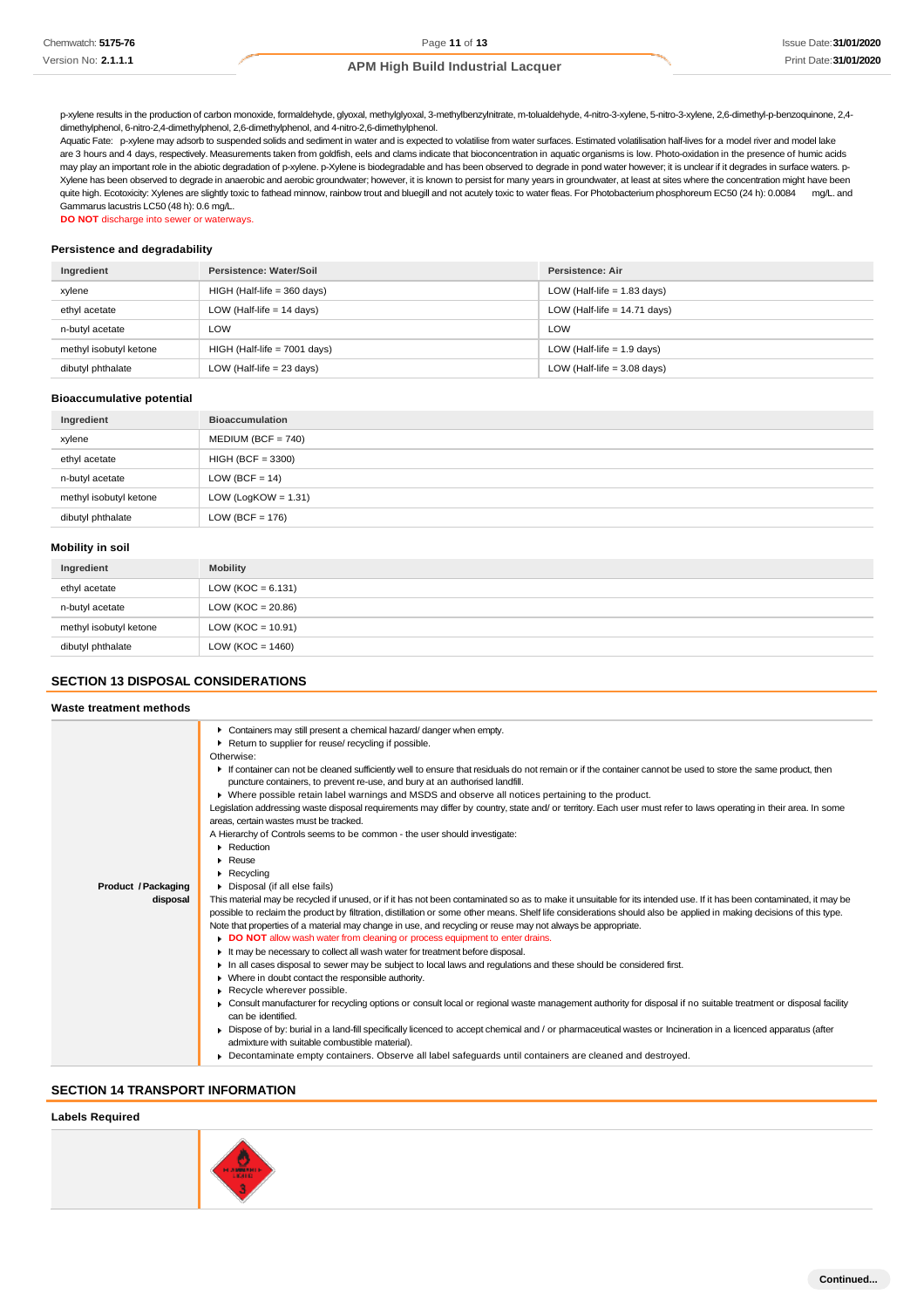**Marine Pollutant**

### **Land transport (UN)**

| <b>UN number</b>             | 1263                                                                                                                                                                                          |  |  |
|------------------------------|-----------------------------------------------------------------------------------------------------------------------------------------------------------------------------------------------|--|--|
| Packing group                |                                                                                                                                                                                               |  |  |
| UN proper shipping name      | PAINT (including paint, lacquer, enamel, stain, shellac, varnish, polish, liquid filler and liquid lacquer base) or PAINT RELATED MATERIAL (including paint<br>thinning or reducing compound) |  |  |
| <b>Environmental hazard</b>  | No relevant data                                                                                                                                                                              |  |  |
| Transport hazard class(es)   | 3<br>Class<br>Subrisk<br>Not Applicable                                                                                                                                                       |  |  |
| Special precautions for user | Special provisions<br>163;367<br>5L<br>Limited quantity                                                                                                                                       |  |  |

# **Air transport (ICAO-IATA / DGR)**

| <b>UN number</b>             | 1263                                                                                                                                                                                                                                                                                        |                           |                                                        |  |  |
|------------------------------|---------------------------------------------------------------------------------------------------------------------------------------------------------------------------------------------------------------------------------------------------------------------------------------------|---------------------------|--------------------------------------------------------|--|--|
| Packing group                | $\mathbf{H}$                                                                                                                                                                                                                                                                                |                           |                                                        |  |  |
| UN proper shipping name      | Paint (including paint, lacquer, enamel, stain, shellac, varnish, polish, liquid filler and liquid lacquer base); Paint related material (including paint thinning or<br>reducing compounds)                                                                                                |                           |                                                        |  |  |
| <b>Environmental hazard</b>  | No relevant data                                                                                                                                                                                                                                                                            |                           |                                                        |  |  |
| Transport hazard class(es)   | <b>ICAO/IATA Class</b><br><b>ICAO / IATA Subrisk</b><br><b>ERG Code</b>                                                                                                                                                                                                                     | 3<br>Not Applicable<br>3L |                                                        |  |  |
| Special precautions for user | Special provisions<br>Cargo Only Packing Instructions<br>Cargo Only Maximum Qty / Pack<br>Passenger and Cargo Packing Instructions<br>Passenger and Cargo Maximum Qty / Pack<br>Passenger and Cargo Limited Quantity Packing Instructions<br>Passenger and Cargo Limited Maximum Qty / Pack |                           | A3 A72 A192<br>364<br>60 L<br>353<br>5L<br>Y341<br>1 L |  |  |

# **Sea transport (IMDG-Code / GGVSee)**

| <b>UN number</b>             | 1263                                                                                                                                                                                          |  |  |  |  |
|------------------------------|-----------------------------------------------------------------------------------------------------------------------------------------------------------------------------------------------|--|--|--|--|
| Packing group                | Ш                                                                                                                                                                                             |  |  |  |  |
| UN proper shipping name      | PAINT (including paint, lacquer, enamel, stain, shellac, varnish, polish, liquid filler and liquid lacquer base) or PAINT RELATED MATERIAL (including paint<br>thinning or reducing compound) |  |  |  |  |
| <b>Environmental hazard</b>  | Not Applicable                                                                                                                                                                                |  |  |  |  |
| Transport hazard class(es)   | <b>IMDG Class</b><br>3<br><b>IMDG Subrisk</b><br>Not Applicable                                                                                                                               |  |  |  |  |
| Special precautions for user | $F-E$ , S-E<br><b>EMS Number</b><br>163<br>Special provisions<br><b>Limited Quantities</b><br>5L                                                                                              |  |  |  |  |

### **Transport in bulk according to Annex II of MARPOL 73 / 78 and the IBC code**

| Source                                                                                | Ingredient             | <b>Pollution Category</b> |
|---------------------------------------------------------------------------------------|------------------------|---------------------------|
| IMO MARPOL 73/78 (Annex<br>II) - List of Noxious Liquid<br>Substances Carried in Bulk | xylene                 | Υ                         |
| IMO MARPOL 73/78 (Annex<br>II) - List of Noxious Liquid<br>Substances Carried in Bulk | ethyl acetate          | Ζ                         |
| IMO MARPOL 73/78 (Annex<br>II) - List of Noxious Liquid<br>Substances Carried in Bulk | n-butyl acetate        | Υ                         |
| IMO MARPOL 73/78 (Annex<br>II) - List of Noxious Liquid<br>Substances Carried in Bulk | methyl isobutyl ketone | Z                         |